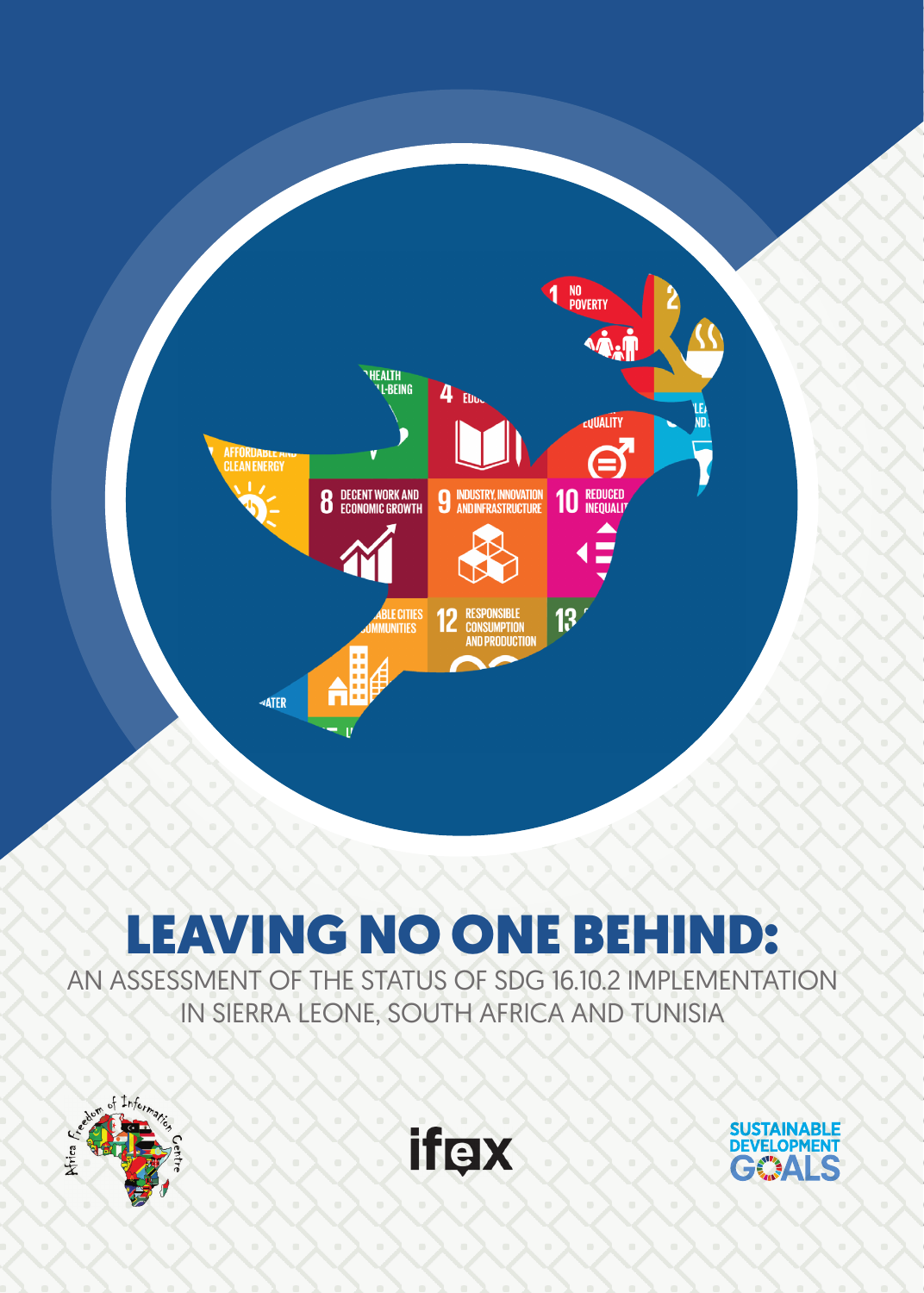# **LEAVING NO ONE BEHIND: AN ASSESSMENT OF THE STATUS OF SDG 16.10.2 IMPLEMENTATION IN SIERRA LEONE, SOUTH AFRICA AND TUNISIA**

**July 2019**

Compiled and published by **Africa Freedom of Information Centre (AFIC)**

With contributions from **John Hardy Momo (Sierra Leone), Gabriella Razzano (South Africa) and Habiba El Mejri Scheikh (Tunisia)**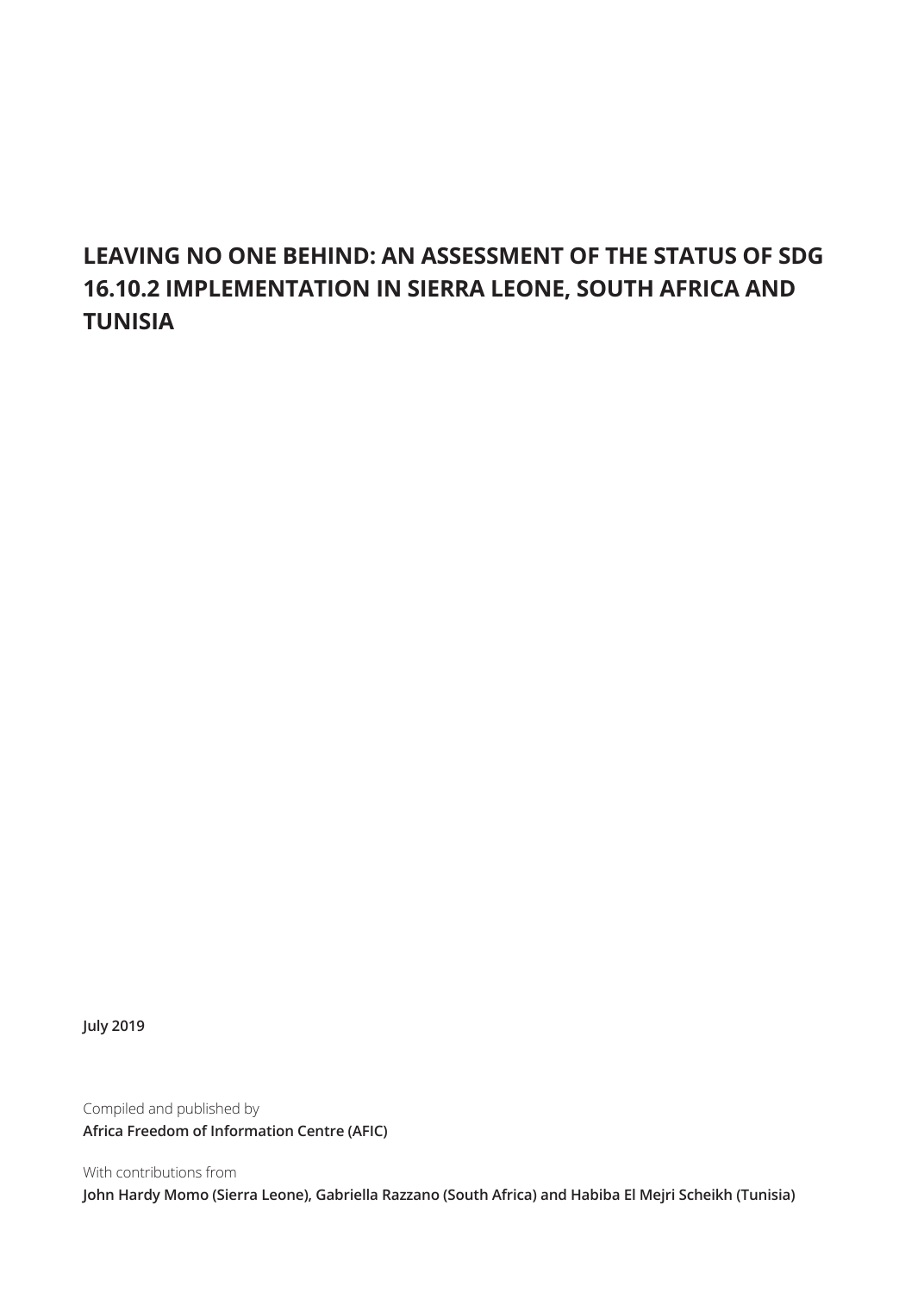# TABLE CONTENTS *of*

| <b>EXECUTIVE SUMMARY</b>        |    |
|---------------------------------|----|
| Access to Information in Africa | 4  |
| Purpose                         | 5  |
| FOIAnet Methodology             | 6  |
| <b>COUNTRIES</b>                |    |
| Sierra Leone                    | 7  |
| South Africa                    | 10 |
| Tunisia                         | 17 |
| <b>CONCLUSIONS</b>              |    |

Conclusions 21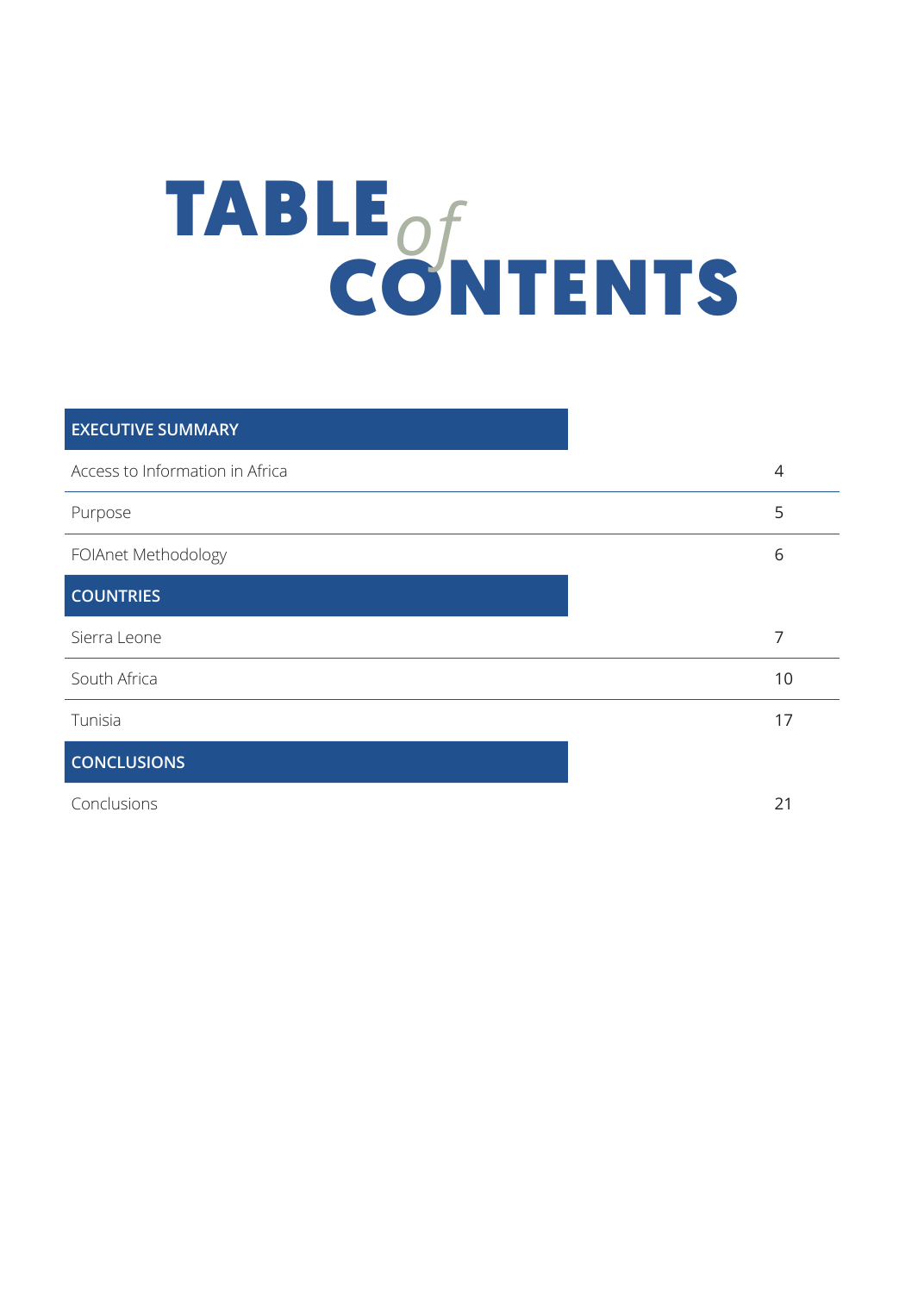|              | <b>LIST OF ABBREVIATIONS</b>                               |
|--------------|------------------------------------------------------------|
| <b>ACHPR</b> | African Charter on Human and Peoples' Rights               |
| ATI          | <b>Access to Information</b>                               |
| CSOs         | <b>Civil Society Organizations</b>                         |
| FOInet       | <b>Freedom of Information Advocates Network</b>            |
| <b>HLPF</b>  | <b>High Level Political Forum</b>                          |
| ICT          | <b>Information and Communication Technology</b>            |
| <b>IDUAI</b> | International Day for Universal Access to Information      |
| <b>IFEX</b>  | The Global Network Defending and Promoting Free Expression |
| <b>INAI</b>  | National Authority on Access to Information                |
| <b>MDGs</b>  | <b>Millennium Development Goals</b>                        |
| PAIA         | <b>Promotion of Access to Information Act</b>              |
| RAI          | <b>Right to Access Information</b>                         |
| <b>RAIC</b>  | <b>Right to Access Information Commission</b>              |
| <b>RTI</b>   | <b>Right to Information</b>                                |
| <b>SAHRC</b> | South African Human Rights Commission                      |
| <b>SDGs</b>  | <b>Sustainable Development Goals</b>                       |
| <b>VNR</b>   | <b>Voluntary National Review</b>                           |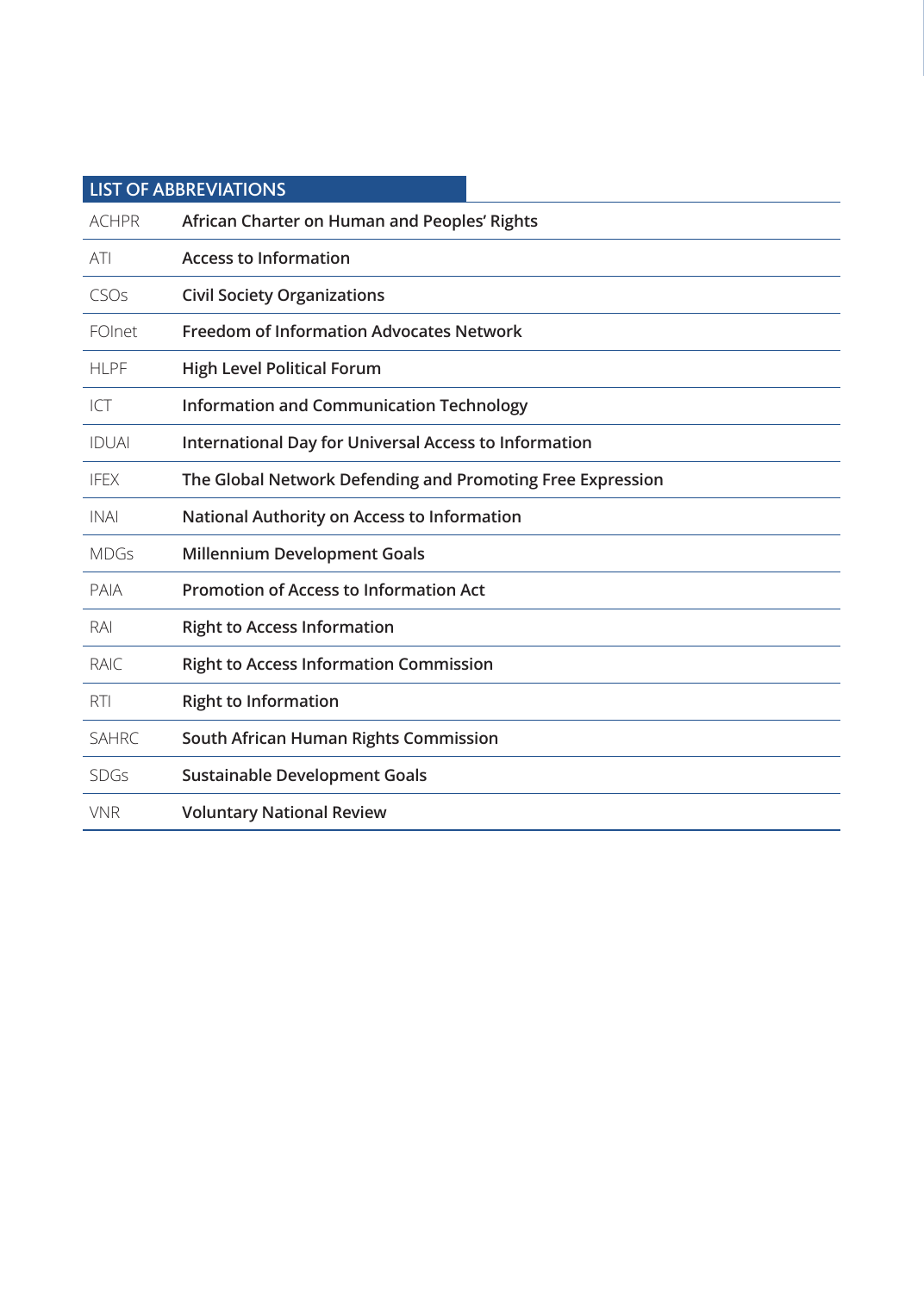# **EXECUTIVE SUMMARY**

In 2015, all 193 UN Member States agreed to adopt Agenda 2030, or the SDGs, an ambitious effort to improve the lives of the world's poorest people, globally, within 15 years. But the Agenda is not just about poverty: it sets out ambitious goals to tackle environmental degradation, gender inequality, corrupt governance, and barriers to healthcare, among the 17 goals agreed. One of the SDGs' most significant commitments is Goal 16, which calls for all countries to "Promote peaceful and inclusive societies for sustainable development, provide access to justice for all and build effective, accountable and inclusive institutions at all levels." This includes important targets for fighting corruption, improving public participation, and public access to information.

Access to information empowers communities to better participate in their own governance and development. It also enables the people to participate in development processes of their countries and can hold their governments and leaders accountable for their actions.

Africa Freedom of information Centre with support from IFEX conducted a parallel assessment of the status of implementation of SDG Target 16.10 aims to "ensure public access to information and protect fundamental freedoms, in accordance with national legislation and international agreements" for Sierra Leone, South Africa and Tunisia. The selection of the countries was based on their intention to submit a VNR, their freedom of expression and media development track record, and the presence of partners on the ground.

The report is based on the assessment of the three dimensions by the FOIAnet methodology - proactive disclosure, institutional measures, and processing of requests. Each of the three countries made different recommendations as follow;

# **SIERRA LEONE**

- **1.** With regards to proactive disclosure, it should be prioritized for all ministerial departments and agencies. ICTs should be harnessed in encouraging access. Proactive disclosure has the potential to provide information to the community faster and at a lower cost. It reduces time and resources in processing individual information requests and demonstrates a commitment to openness, accountability and transparency, which in turn may increase the people's confidence in the government.
- **2.** With regards to institutional measures, Public Information Officers should be recruited and trained for every ministerial department and agency. Currently, only a few of them have Public Relation Officers who double as Public Information Officers with very limited knowledge on the RAI law. Once Public Information Officers are provided with specialised training on the implementation of the law, it will increase their capacity and confidence to engage the public and be effective in their role.
- **3.** With regards to strengthening the implementation of the RAI Law, the adoption and operationalization of the Right to Access Information Regulation should be fast tracked by the government. The Right to Access Information regulation serves as a complementary instrument to guide the full implementation of the provisions of the law.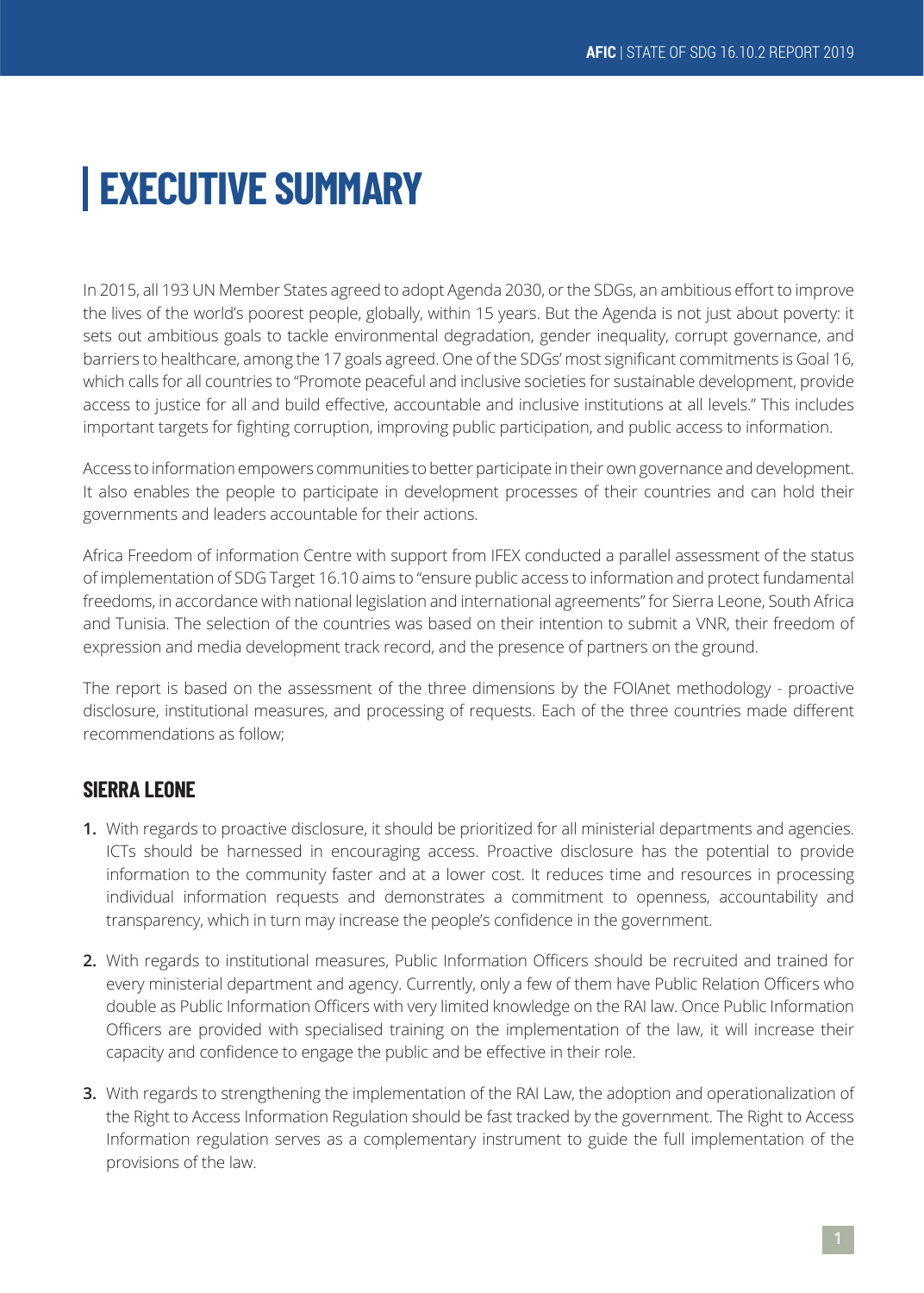- **4.** With regards to countering the lack of public awareness, efforts need to be increased in public education on ATI for citizens. The RAIC should increase sensitization of citizens and government officials on the RAI Law so they know how to request for information and be knowledgeable about the work of the RAIC. Once there is increased awareness within the wider public, government officials will be more ready to disclose information when requested. Public lectures, town hall meetings, media et al. are the means to achieving this.
- **5.** With regards to monitoring the implementation of the RAI Law, CSOs should organize and coordinate their monitoring activities. A robust advocacy strategy and monitoring tool needs to be designed and implemented to benchmark progress over time. This can also help to assess the relevance and effectiveness of the RAIC.

# **SOUTH AFRICA**

- **1.** The Information Regulator should become fully operational in the immediate term.
- **2.** Departments should ensure sufficient funding for PAIA implementation as an additional form of institutional support.
- **3.** Civil society advocacy should focus on ensuring citizens are capacitated to navigate the bureaucratic process of requesting, but also empowered to access recourse given the challenges to the requesting process.
- **4.** Authorities should ensure that formal compliance with PAIA extends to substantive compliance for instance, ensuring the accuracy of PAIA manuals, and developing access procedures consistent with the lived experience of PAIA requesting.
- **5.** The provision of better procurement related data should be prioritised across agencies.

# **TUNISIA**

- **1.** A focus must be placed on enhancing the capacities of both institutions and society to identify, publish, and disseminate useful information. Training and capacity building of public agencies is needed to better implement the ATI law. INAI should receive increased funding and strengthen its human resource capacity for timely consideration and disposal of cases.
- **2.** A culture of transparency needs to be developed and implemented through advocacy and awareness campaigns. Public officials and citizens must recognize that information belongs to the public. Civil society activists, journalists, and all citizens should play an effective role in the use of the ATI, through debates amongst all stakeholders (journalists, media organizations, trade unions, and the government). Partnerships between INAI and universities to organize awareness campaigns on ATI.
- **3.** The development of progressive national indicators and targets about public access to information are needed in order to achieve the 2030 Agenda.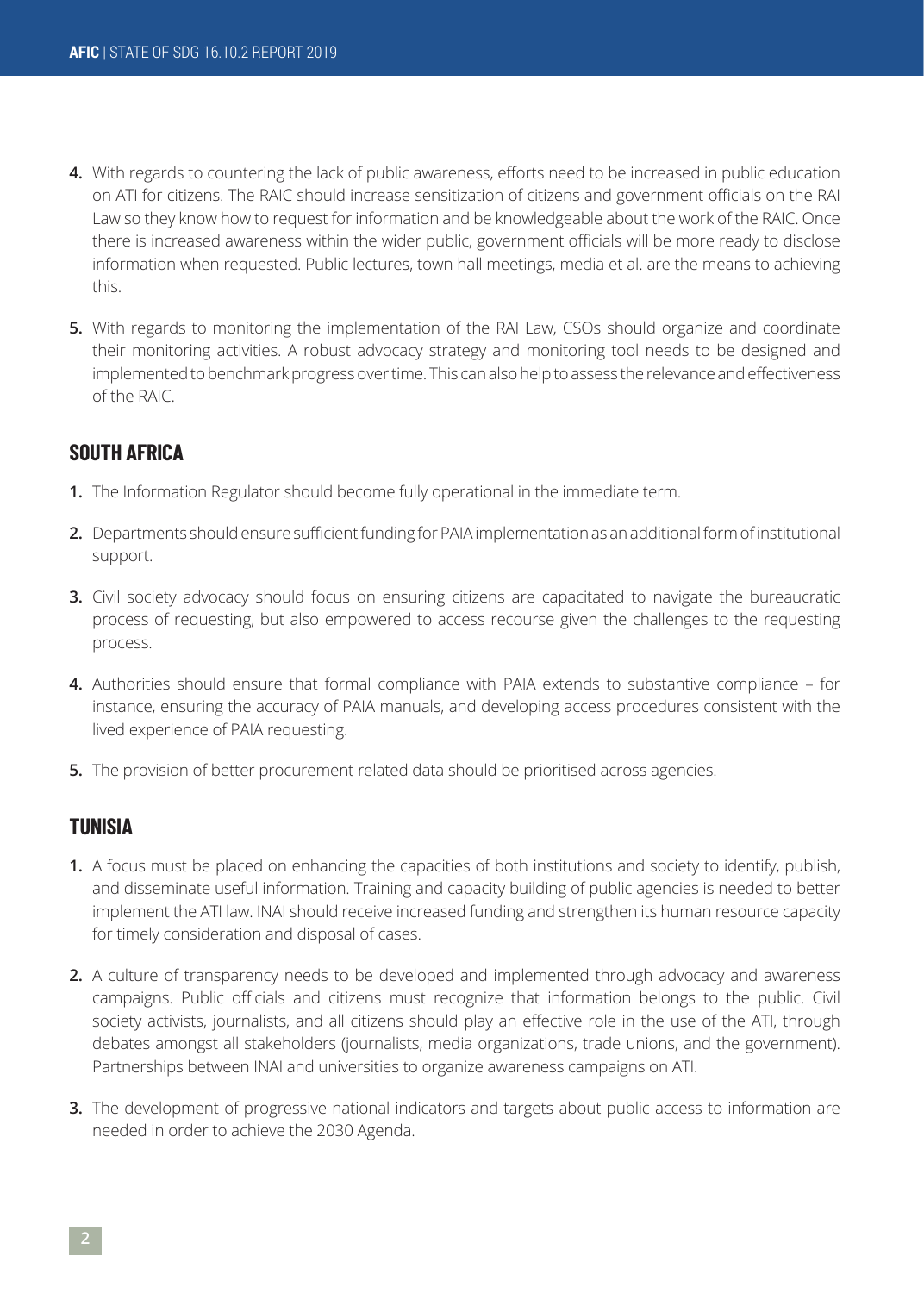# **INTRODUCTION**

# **BACKGROUND**

Following the expiration of the MDGs in 2015, there was greater recognition of the role that violence, conflict and insecurity plays in constraining development. The 2030 Agenda for Sustainable Development breaks new ground with its Goal 16 on Peace, Justice and Strong Institutions. The goal seeks to promote peaceful and inclusive societies for sustainable development, provide access to justice for all and build effective, accountable and inclusive institutions at all levels under which promotion of access to information is enshrined. Many targets under other SDGs, for instance those on inequality and gender, are also crucial for realizing the goal of peaceful, just and inclusive societies, that's the SDG 16 being termed as an enabler of all SGDs.

Access to information is crucial for individuals and groups to make informed choices, hold their governments to account and interact with their environment. It is also a key enabler in the context of people's access to development initiatives. Without access to information, individuals are not aware of services and programmes being provided and cannot participate in their development and implementation. The right of access to information is tightly linked to other fundamental rights such as access to education, health, agriculture, economic opportunities, etc. They are also necessary components for an inclusive, transparent and accountable governance.

Concomitantly, access to information is paramount when speaking about good governance, accountable and inclusive institutions. Without information, citizens have little or no reference on which they can hold their government accountable. They are unable to identify gaps, failures, monitor the effectiveness of their rights and ask for redress interventions when needed.

The Sustainable Development Goals commit governments to guarantee Public access to information. This is provided for by Goal 16: *Promote peaceful and inclusive societies for sustainable development, provide access to justice for all and build effective, accountable and inclusive institutions at all levels*

Target 16.10: Ensure public access to information and protect fundamental freedoms, in accordance with national *legislation and international agreements.*

Indicator 16.10.2 seeks to establish the state of public access to information in terms of three key variables:

- **1.** Whether a country (or at the global level, the number of countries) has constitutional, statutory and/or policy guarantees for public access to information;
- **2.** The extent to which such national guarantees reflect 'international agreements' (e.g. Universal Declaration of Human Rights, etc.); and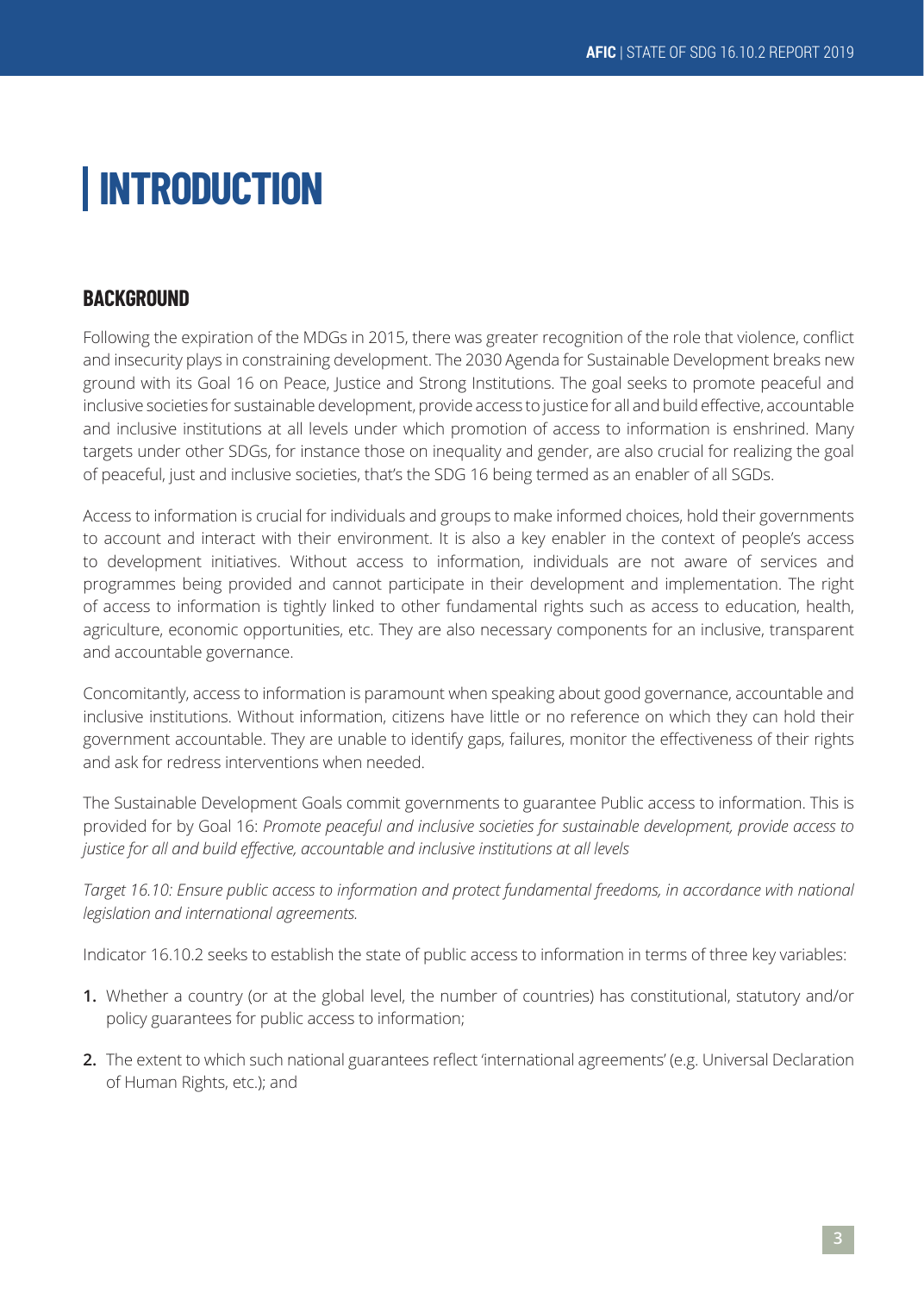- **3.** The implementation mechanisms in place for such guarantees, including the following variables:
	- **•** Government efforts to publicly promote the right to information.
	- **•** The capacity of public bodies to provide information upon request by the public.
	- Independent redress mechanism.<sup>1</sup>

<sup>1</sup> https://sustainabledevelopment.un.org/post2015/transformingourworld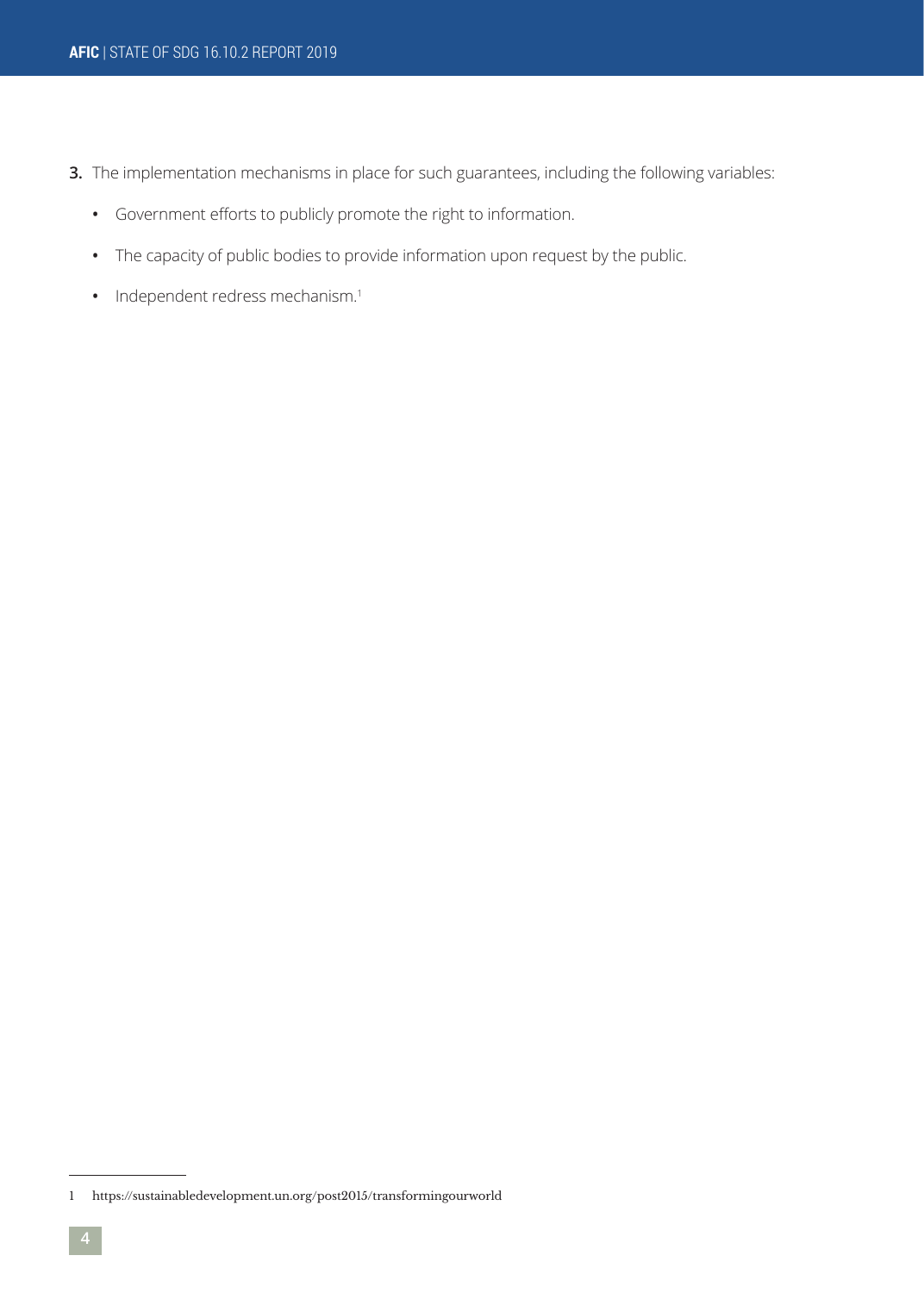# **ACCESS TO INFORMATION IN AFRICA**

The African Union recognizes the right to information through different treaties including the African Charter on Human and Peoples' Rights Article 9 of the ACHPR states that, every individual shall have the right to receive information and the right to express and disseminate his/her opinions within the law. Other treaties include the Declaration of Principles of Freedom of Expression in Africa, the African Charter on Democracy Elections and Governance, the African Union Convention on Preventing and Combating Corruption, the Charter on Values and Principles of Public Service and Administration and the African Youth Charter. These instruments provide important opportunities for the advancement of the right to information on the continent.

Similarly, Since 2016 UNESCO marks 28 September as the "International Day for Universal Access to Information" (IDUAI), following the adoption of the 38 C/Resolution 57 declaring 28 September of every year as International Day for Universal Access to Information (IDUAI). IDUAI has particular relevance with the new 2030 Development Agenda, and in particular with Sustainable Development Goal (SDG) target 16.10(link is external) which calls for ensuring public access to information and protection of fundamental freedoms.<sup>2</sup>

Access to information empowers communities to better participate in their own governance and development. It also enables the people to participate in development processes of their countries and can hold their governments and leaders accountable for their actions.

# **VOLUNTARY NATIONAL REVIEWS AND THE HIGH LEVEL POLITICAL FORUM: SDGS UNDER SCRUTINY**

As part of its follow-up and review mechanisms, the 2030 Agenda encourages member states to "conduct regular and inclusive reviews of progress at the national and sub-national levels, which are country-led and country-driven" (paragraph 79) of the 2030 Agenda. These national reviews are expected to serve as a basis for the regular reviews by the HLPF. As stipulated in paragraph 84, regular reviews by the HLPF are to be voluntary, state-led, undertaken by both developed and developing countries, and shall provide a platform for partnerships, including through the participation of major groups and other relevant stakeholders.<sup>3</sup>

For the HLPF 2019 a total of 17 African countries are scheduled to present voluntary national reviews (VNR) of status of implementation of six other SDGs including SDG 16. The VNR reporting countries from the African Group are: Algeria; Burkina Faso; Cameroon; Central African Republic; Chad; the Republic of the Congo; Côte d'ivoire; Eswatini; Ghana; Lesotho; Mauritania; Mauritius; Rwanda; Sierra Leone; South Africa; Tanzania; and Tunisia.

Out of the 17 African Countries, the Africa Freedom of information Centre with support from IFEX conducted a parallel assessment of the status of implementation of SDG Target 16.10 aims to "ensure public access to information and protect fundamental freedoms, in accordance with national legislation and international agreements" for Sierra Leone, South Africa and Tunisia.

<sup>2</sup> https://en.unesco.org/commemorations/accesstoinformationday

<sup>3</sup> https://sustainabledevelopment.un.org/hlpf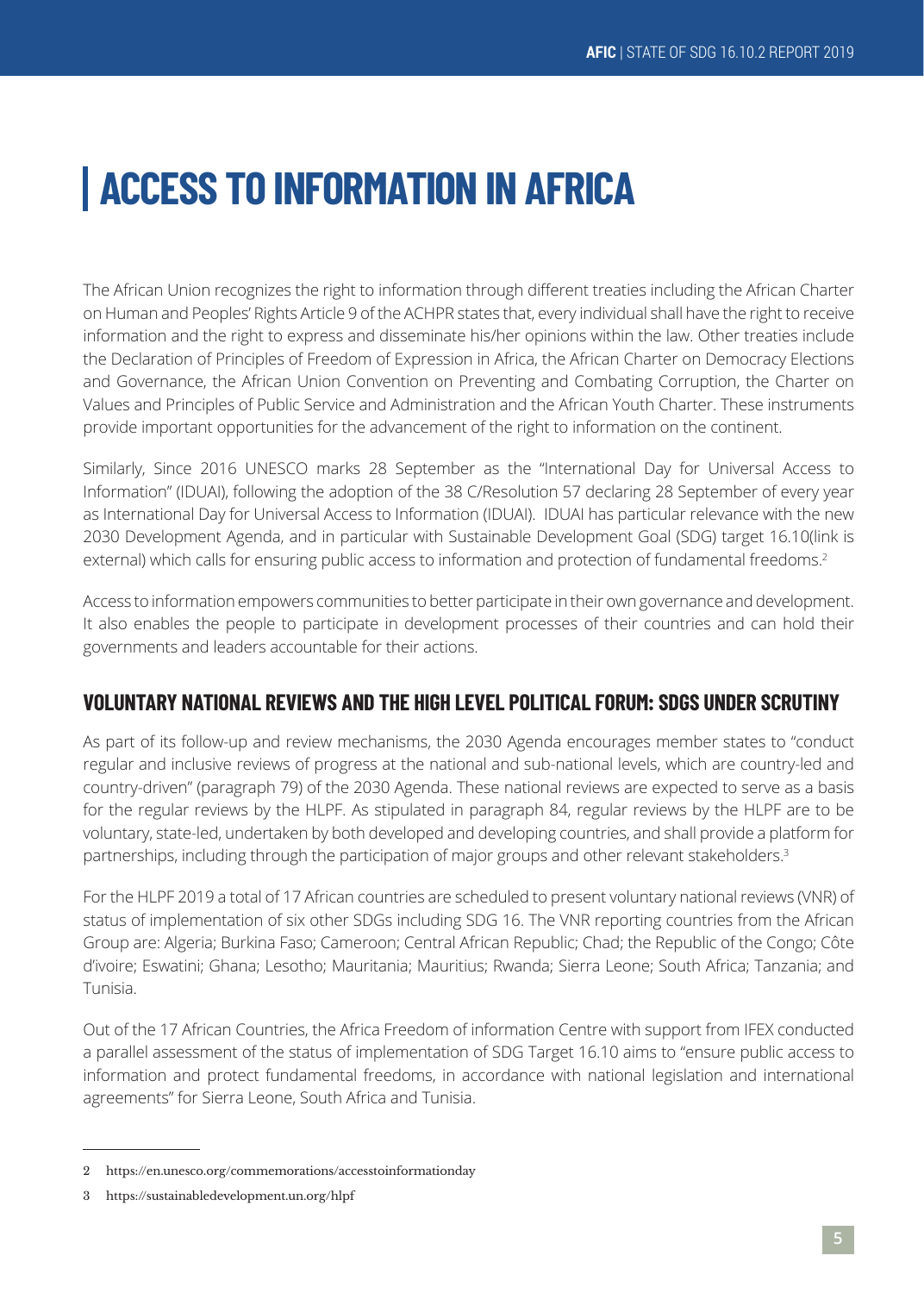# **PURPOSE**

One of the SDGs' most significant commitments is Goal 16, which calls for all countries to "Promote peaceful and inclusive societies for sustainable development, provide access to justice for all and build effective, accountable and inclusive institutions at all levels." This includes important targets for fighting corruption, improving public participation, and public access to information. The purpose of the assessment was to produce the shadow reports produced by civil society as part of the process, are an important opportunity to check states progress, and find out if they are really living up to their commitments on guaranteeing people's right to information for the HLPF 2019. The countries were chosen on the basis of their intention to submit a VNR, their freedom of expression and media development track record, and the presence of partners on the ground.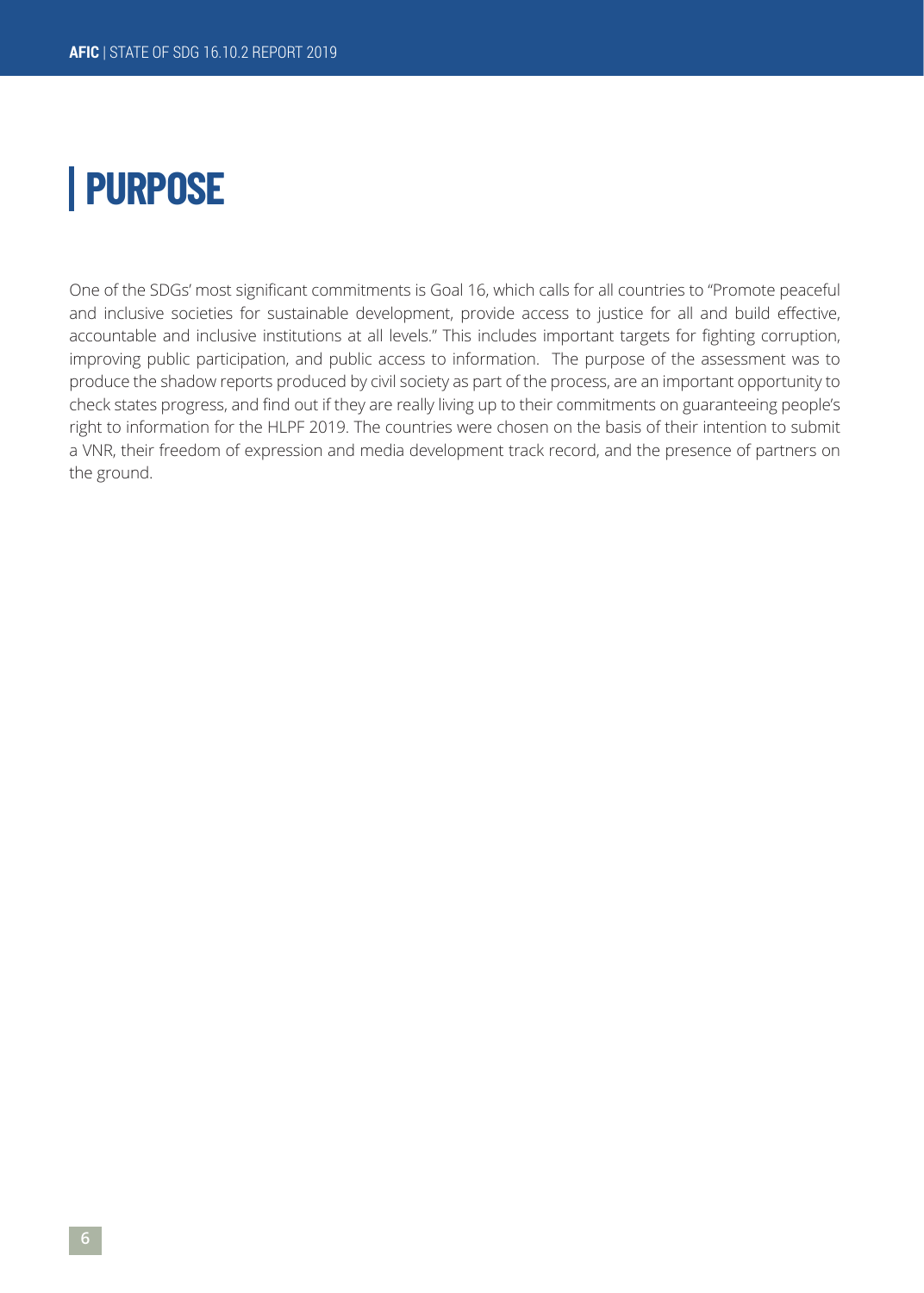# **FOIAnet METHODOLOGY**

FOIAnet Methodology<sup>4</sup> has been designed as a simple tool to help civil society organizations conduct parallel assessments of the extent to which States have met SDG 16.10.2. The methodology is based on an assessment of the performance of individual public authorities, as the main duty-holders under ATI laws. As it is not possible to assess the ATI performance of every single public authority, the methodology limits itself to a maximum of ten public institutions per application. Stakeholders implementing the methodology are encouraged to choose from a diverse spectrum of public authorities in order to measure a cross-section of performance.

The methodology reviews three substantive areas:

- **1.** the extent to which public authorities are proactively disclosing information;
- **2.** the extent to which institutional measures have been put in place to assist with implementation;
- **3.** and the extent to which requests for information are being responded to properly.

The first two areas are evaluated through a predetermined set of questions, where data is collected via desk research and, if needed, on-site visits. The third area evaluates the actual implementation of ATI laws and regulations via the submission of testing requests for information and tracking their progress.

The gathered data is analyzed and interpreted through a three-point grade of red, yellow or green, per area in general, for each public authority separately and overall for the country. This allows for some comparison between the assessed authorities as well as an indication of how well SDG Indicator 16.10.2 has been implemented within the country. Given its limited scope, gathered data does not constitute a full assessment of a country's ATI performance. In addition, one needs to be careful when comparing results between countries due to the random selection of public authorities and the absence of a fully standardized approach to evaluating results. Nevertheless, the methodology provides useful insight into the implementation of ATI laws within countries, and policymakers and other relevant stakeholders should take stock of its findings. It also supports the creation of a baseline, upon which further assessments can be built. Consequently, the following country assessments can serve as the foundation of future endeavors in this regard.

<sup>4</sup> The methodology is available at: http://foiadvocates.net/?page\_id=11036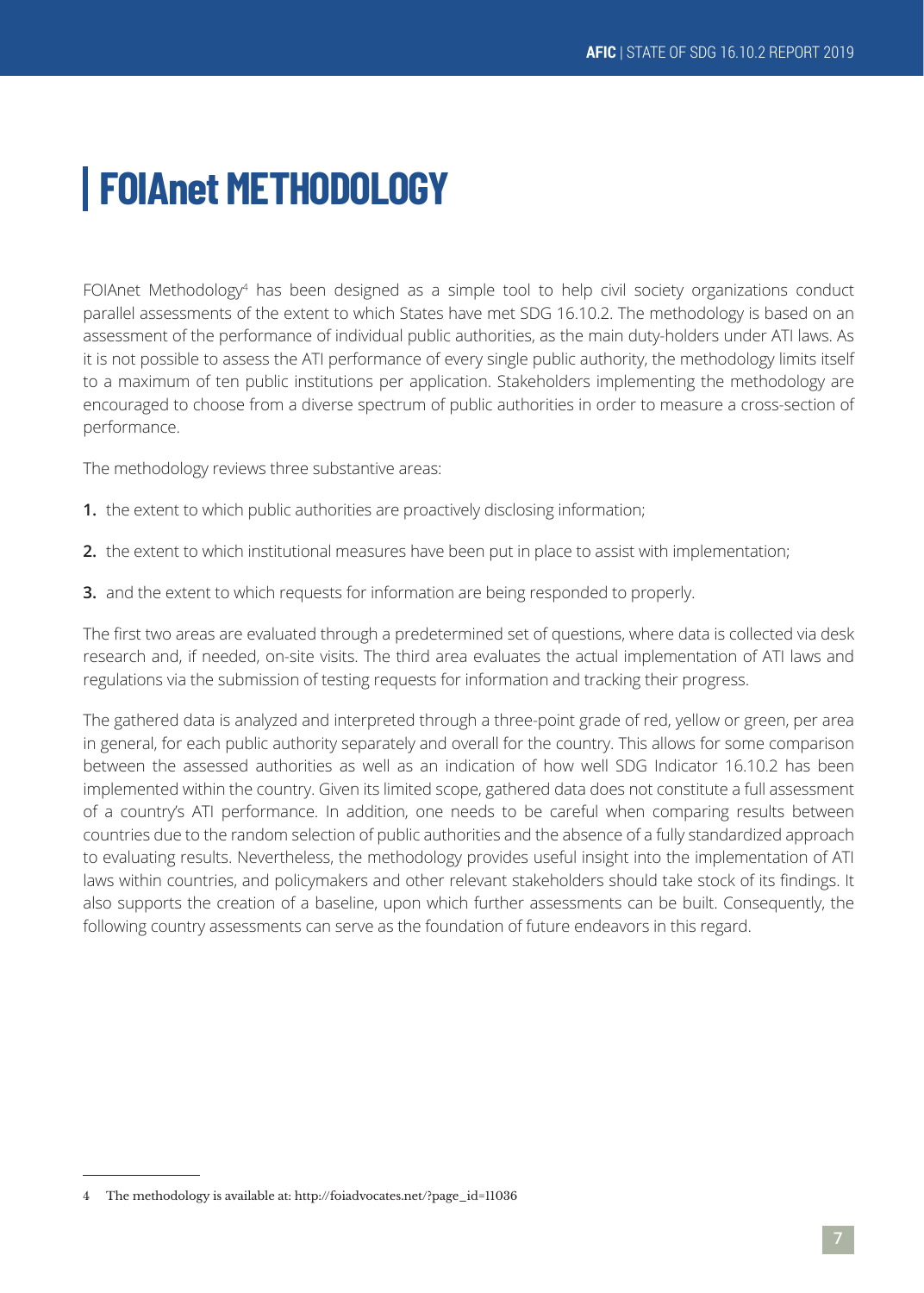# **COUNTRIES**

# **SIFRRA I FONF**

# **Background**

The Right to Access Information (RAI) Law of 2013<sup>5</sup> guarantees public access to information in Sierra Leone. However, over the course of the last six years, the public has yet to exercise this right in full. The majority of Sierra Leoneans are not aware of their right to information and how to exercise it. Furthermore, the government has been very slow to adopt complementary instruments to the law which could encourage its full implementation and actualization of its legal provisions.

The Right to Access Information (RAI) law is among the most fundamental legislation geared towards promoting inclusive and open governance in Sierra Leone. It seeks to achieve this objective by enhancing transparency, accountability and good governance, through facilitation of active demand and supply of information by all citizens, whether literate or not. Nevertheless, its implementation and potential gains remain a huge challenge for both the government, CSOs and citizens across the country.

Public bodies, private sector and Civil Society Organizations (CSOs), are required to provide information on demand by any member of the public when that information is necessary for the enforcement or protection of any right. However, sections 12 to 26 of the RAI Law also recognize that there are certain types of sensitive information whose release may cause harm and are therefore exempt from being released.

The extent to which ATI is enjoyed in Sierra Leone is limited. This is mainly due to the lack of awareness by the general public of both the existence of the RAI law and how to apply it. Public officials also lack the awareness of their obligations regarding the implementation of RAI. Some efforts have been made towards its implementation but they remain limited in scope.

### **Application**

The choice of the entities was based on the bigger picture of SDG 16. In this context, researchers picked public bodies that directly impact the social service delivery. The following public entities were selected:

- **1.** Ministry of Finance, Planning and Economic Development
- **2.** Environment Protection Agency
- **3.** Freetown City Council
- **4.** Ministry of Health
- **5.** Ministry of Information and Communications
- **6.** National Public Procurement Authority

<sup>5</sup> http://www.sierra-leone.org/Laws/2013-02.pdf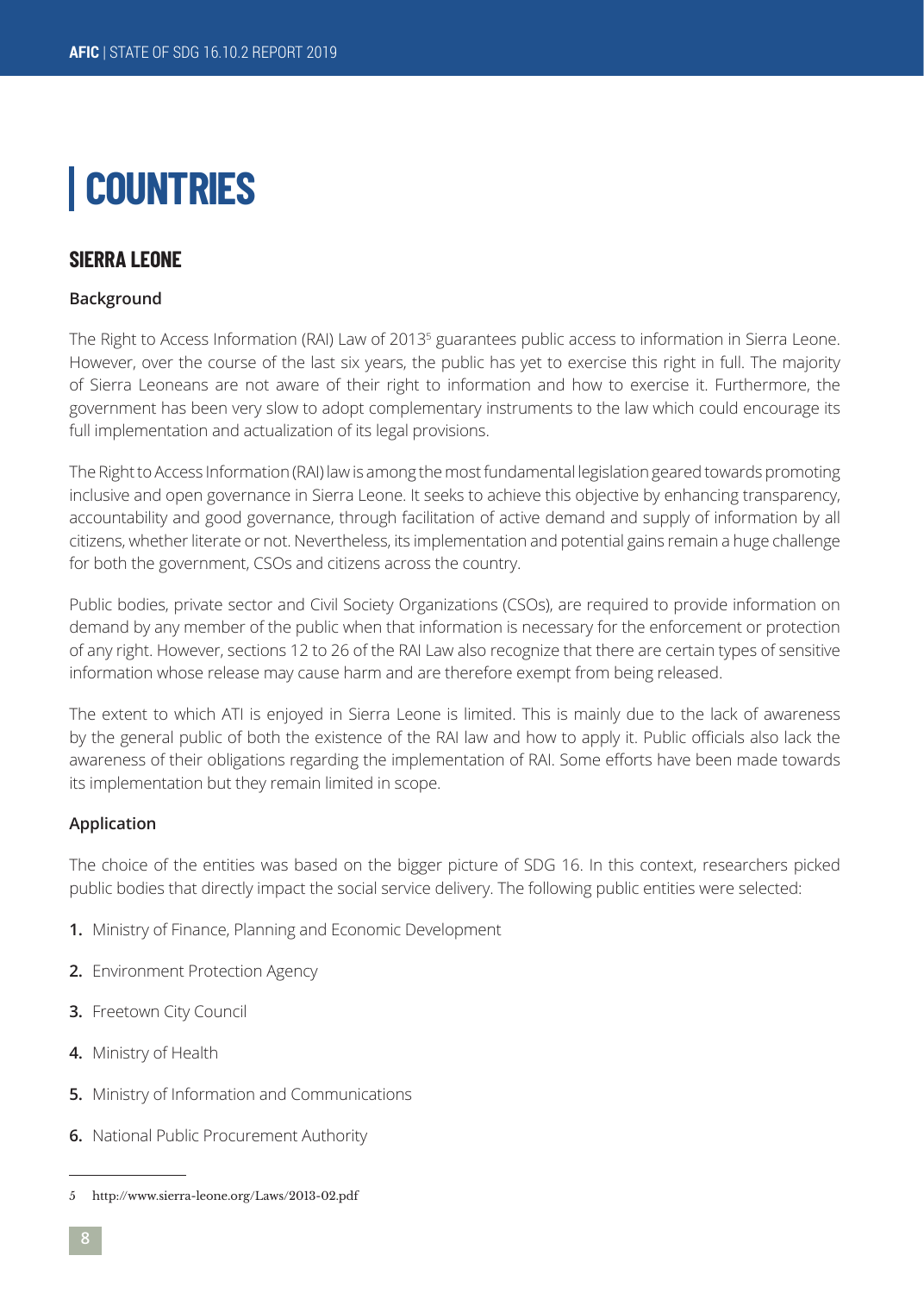- **7.** Right to Access Information Commission
- **8.** Sierra Leone Police
- **9.** Statistics Sierra Leone

**10.**House of Parliament

### **Overall Analysis**

At the moment, the Sierra Leone government has not established an ATI nodal agency. In 2014, the Right to Access Information Commission (RAIC) was established to facilitate ATI, and has the mandate to enforce it in the country. However, being a new institution and with resource challenges the impact of RAIC in overseeing and enforcing the implementation RAI is yet to be felt by ordinary women and people on the ground.

The results of the study reveal that public institutions have yet to provide adequate and timely public access to information facilities, recruit and train public information officers and pass robust RAI regulation. It further revealed that the RAIC is weak in coordinating ministerial departments and agencies and to facilitate training opportunities for the few Public Information officers that have so far been designated.

#### **Analysis by Result Area**

#### *Proactive Disclosure*

Even though the RAI law is very clear about proactive disclosure, it is very weak with ICTs rarely being utilized to facilitate access. Most ministerial departments and agencies have not been proactively disclosing information, through a lack of designated, or insufficiently trained, Public Information Officers as well as the norm that approvals are always necessary before information can be published.

The administrative complexities and bureaucracy involved in the proactive release of information affects the incentive of the public to demand information. Citizens perceive access to information requests as a waste of energy and time, as governments can be slow to respond adequately to queries.

Nonetheless, an average score of 68% for the 10 assessed ministerial departments and agencies was calculated. This can be considered as a positive sign of political will. However, some are still grappling with ICT challenges such internet connectivity and website domain issues. Almost all provided information on the functions of the ministry/authority and its powers, the organisational structure, names and contacts of key officials, and the laws governing the institutions' operations. Partial information was available about the projected budget, actual income and expenditure, and audit reports.

In January 2019, the Right to Access Information Commission (RAIC) facilitated a workshop for relevant ministerial departments and agencies. A proactive publication scheme was developed for 10 pilot institutions to promote transparency, accountability, and good governance, as well as facilitate efficient service delivery.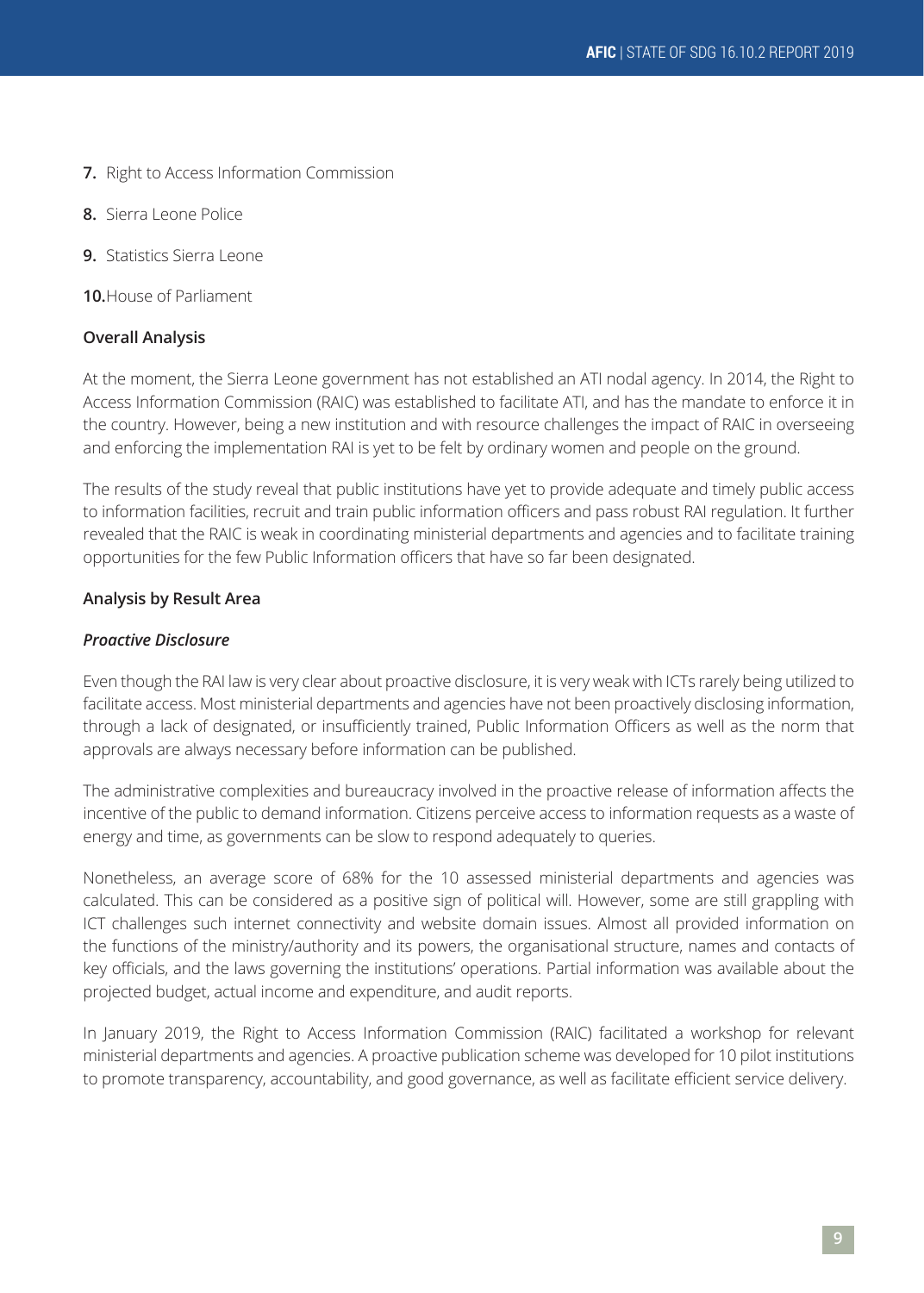During a follow-up workshop in March 2019, four of the pilot institutions had demonstrated efforts towards proactive disclosure and were further encouraged. These were the Statistics Sierra Leone, Environment Protection Agency, Ministry of Basic and Senior Secondary Education and the Sierra Leone Police. They completed and submitted the RAIC's scheme on the agreed date. A new deadline was set for May 2019 for the pilot institutions to comply.

### *Institutional Measures*

The overall score for institutional measures is 50%. Most of the assessed institutions do not have an ATI implementation plan nor have they developed or issued guidelines for receiving and responding to information requests. Only some of the public bodies have Public Information Officers, with most of them lacking ATI training.

### *Processing of Requests*

Out of 10 assessed institutions, only 3 attempted to respond to information requests. They are the Ministry of Planning and Economic Development, Ministry of Health and Sanitation and Statistics Sierra Leone. It demonstrates the very weak implementation and the lack of capacity with regards to ATI.

In Sierra Leone, information is only released upon request, which sometimes requires justification for why the request was tabled. It is against this background that some people believe that information is released with restrictions and conditions on its use.

Some public authorities affirmed that citizens have the responsibility to request for information by submitting information requests, which rarely happens because of the lack of public awareness. An information request needs to be made in writing, in English or Krio, by any medium that the applicant has access to. Contact details and sufficient information on what is being requested need to be included. According to the RAI Law, public authorities need to provide the applicant with a receipt documenting the request and have to maintain records of all received information requests.

### **Recommendations**

- **6.** With regards to proactive disclosure, it should be prioritized for all ministerial departments and agencies. ICTs should be harnessed in encouraging access. Proactive disclosure has the potential to provide information to the community faster and at a lower cost. It reduces time and resources in processing individual information requests and demonstrates a commitment to openness, accountability and transparency, which in turn may increase the people's confidence in the government.
- **7.** With regards to institutional measures, Public Information Officers should be recruited and trained for every ministerial department and agency. Currently, only a few of them have Public Relation Officers who double as Public Information Officers with very limited knowledge on the RAI law. Once Public Information Officers are provided with specialized training on the implementation of the law, it will increase their capacity and confidence to engage the public and be effective in their role.
- **8.** With regards to strengthening the implementation of the RAI Law, the adoption and operationalization of the Right to Access Information Regulation should be fast tracked by the government. The Right to Access Information regulation serves as a complementary instrument to guide the full implementation of the provisions of the law.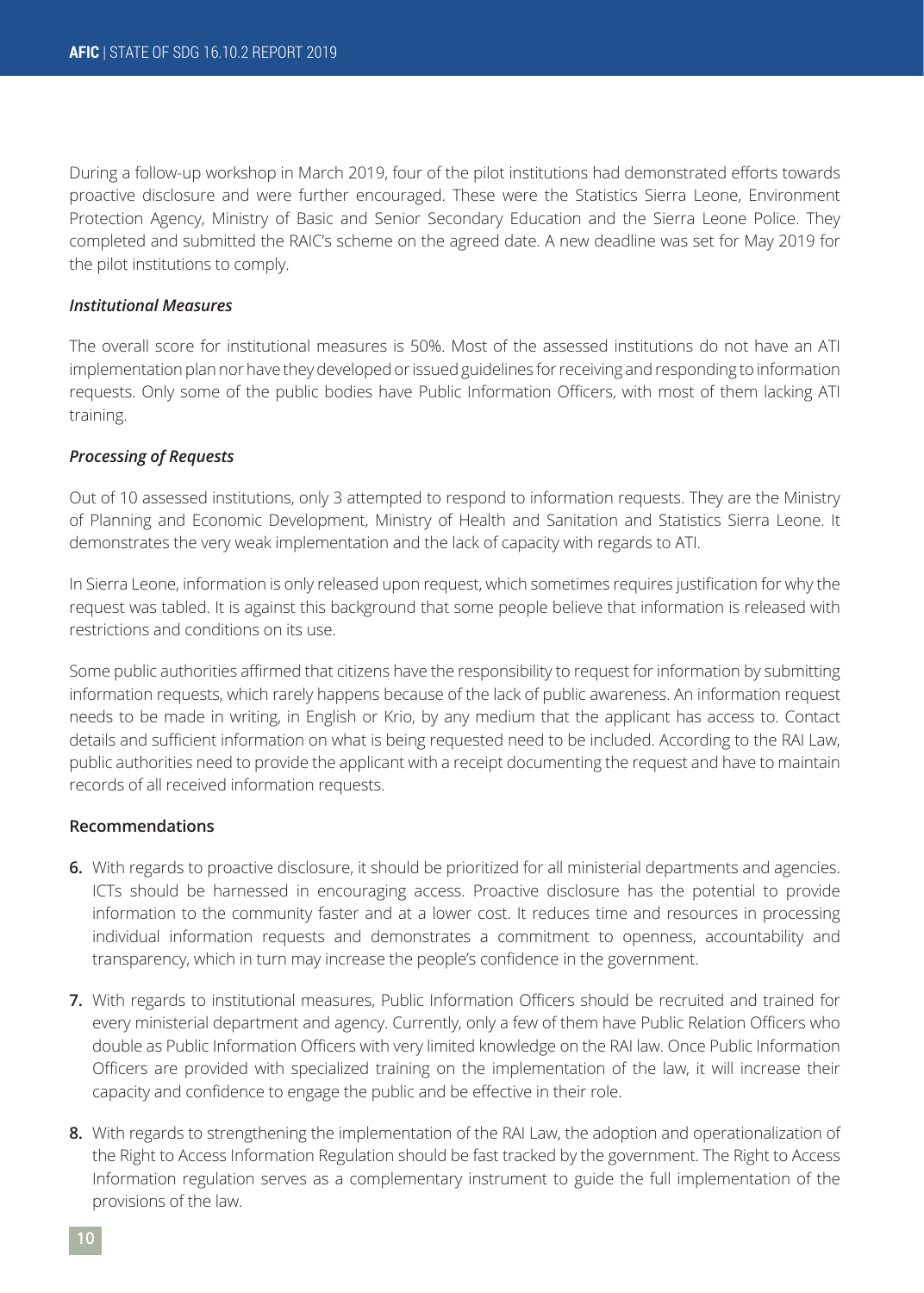- **9.** With regards to countering the lack of public awareness, efforts need to be increased in public education on ATI for citizens. The RAIC should increase sensitization of citizens and government officials on the RAI Law so they know how to request for information and be knowledgeable about the work of the RAIC. Once there is increased awareness within the wider public, government officials will be more ready to disclose information when requested. Public lectures, town hall meetings, media et al. are the means to achieving this.
- **10.**With regards to monitoring the implementation of the RAI Law, CSOs should organize and coordinate their monitoring activities. A robust advocacy strategy and monitoring tool needs to be designed and implemented to benchmark progress over time. This can also help to assess the relevance and effectiveness of the RAIC.

# **SOUTH AFRICA**

# **Introduction**

South Africa has a long history of access to information implementation by regional standards. The main legislative instrument to facilitate access – the Promotion of Access to Information Act (PAIA) – was passed in 2000. In many ways, the law has stood as an example of good drafting: it ranks 14 out of the 123 country laws rated at RTI-rating.org.<sup>6</sup> However, civil society have consistently complained about poor implementation of the legislation, buoyed by the feedback and reporting on compliance from the former7 oversight entity, the South African Human Rights Commission. A group of civil society organizations, which regularly submit requests under the law, have annual released a "shadow report" on the practice of implementation. In the 2017 version of this report, it noted:

"It has been 16 years since the Promotion of Access to Information Act, 2000 (PAIA) was enacted. The age of 16 is often associated with a coming of age. It is time to reflect on whether the coming of age of a piece of legislation that was enacted to give effect to the constitutionally enshrined right of access to information should be celebrated or castigated. The feeling on whether there should be some celebration is mixed as, while there has been some improvement with respect to some aspects of compliance with PAIA since its enactment, compliance in general remains poor to average. … Over the [reporting] period, 408 PAIA requests were submitted by network members, the largest data-sample forming the basis of a Shadow Report to date. The key findings from this period were:

- **•** The number of ignored requests and appeals is still far too high and shows apathy of requestee bodies (i.e. the holders of the information sought), in particular public bodies;
- **•** The number of responses received outside the statutory timeframe is astronomical and needs immediate addressing; and
- **•** Only 22 of the total 408 requests were submitted to private bodies, potentially a result of the complexity of the private body request process".<sup>8</sup>

<sup>6</sup> See further https://www.rti-rating.org/country-data/

<sup>7</sup> This term is described further under implementation

<sup>8</sup> PAIA Civil Society Network Shadow Report 2017, available at: http://psam.org.za/wp-content/uploads/2019/02/2017-ATIN-Shadow-Report.pdf, p 3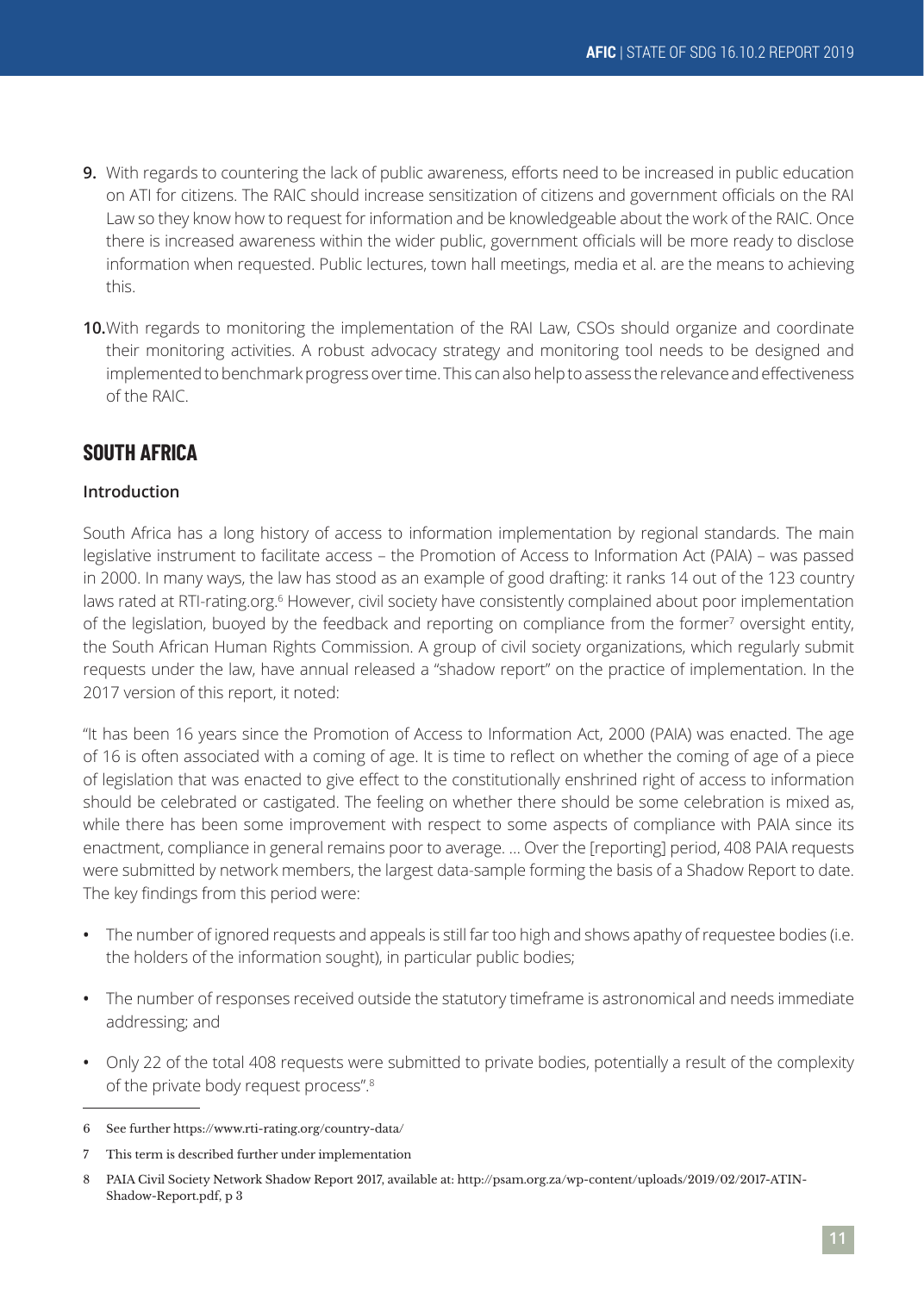While this historical context to the implementation of the access to information environment matters, Sustainable Development Goal (SDG) Indicator 16.10.2 states particularly that it seeks to identify the: "Number of countries that adopt and implement constitutional, statutory and/or policy guarantees for public access to information." Every country is expected to implement all of the SDGs, but given the length of enactment of the law, implementation remains a greater concern than ever before as it impacts the lived reality of the SDG's.

# **Methodology**

The sample of authorities selected was essentially random, in that they were selected based on the research interests of civil society partners within South Africa – rather than consistently based on any externally selected methodology. For interest, two local authorities were included as well:

- **1.** Department of Justice and Constitutional Development (DOJCD),
- **2.** South African Police Services (SAPS),
- **3.** Department of Telecommunications and Postal Services (DTPS),
- **4.** Department of Basic Education (DBE),
- **5.** Department of Water and Sanitation (DWAS),
- **6.** Department of Health (DOH),
- **7.** City of Cape Town, and
- **8.** Tshwane.

It is expressly worth noting that the two local authorities selected could not be considered to be a representative sample of local authorities in South Africa. Both the City of Cape Town and Tshwane are notably well resourced local authorities, making their context different to many.

The agencies were identified in collaboration with selected Civil Society Organizations in South Africa.

In undertaking the methodology prescribed, some shortcomings were noted. The shortcomings are specifically referenced within the analysis section, as it provides necessary context for interpreting any results provided.

### **Proactive Disclosure**

### *Summary Table*

| Dept. of<br>Justice | South<br>African<br>Police<br><b>Services</b> | Dept. of<br>Telecom-<br>munications<br>& Postal<br><b>Services</b> | Dept.<br>of Basic<br>Education | Dept. of<br>Water and<br>Sanitation | Dept. of<br>Health | City of Cape<br>Town | <b>Tshwane</b> |
|---------------------|-----------------------------------------------|--------------------------------------------------------------------|--------------------------------|-------------------------------------|--------------------|----------------------|----------------|
| 87.5                | 87.5                                          | 71                                                                 | 89.5                           | 79                                  | 85.5               | 96                   | 98             |
| Overall             |                                               |                                                                    |                                |                                     |                    |                      |                |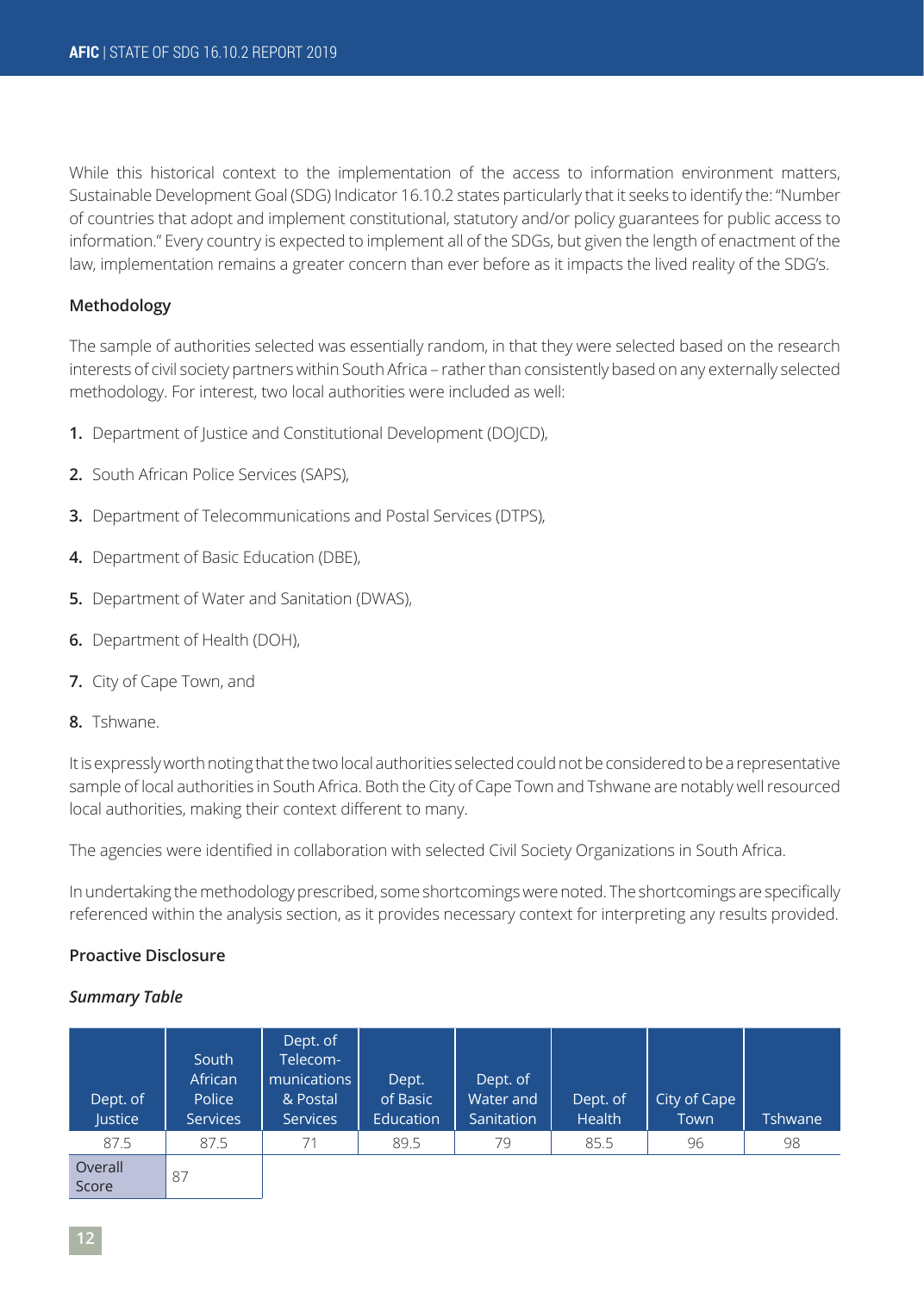South Africa's overall proactive disclosure performance was good, in spite of weaknesses in the legislative prescriptions for proactive disclosure within PAIA (particularly when compared to the suggested drafting of the African Union Model on Access to Information). It is worth contextualising the strength of the proactive disclosure with South Africa's open data ranking on the international 'Open Data Barometer, which is far more moderate.<sup>9</sup> However, while open data is a form of proactive disclosure, not all proactive disclosure is met merely through the provision of open data.

In terms of the categories, there is some difficulty in implementing the methodology provided as it requires an assessment of 'completeness' of disclosure not really possible to asses, given we have not definitive knowledge of the total available for release. So for instance, while we are asked to assess whether functions and powers are published – while information may be proactively disclosed, it is difficult to assess externally whether that which is released represents a significant portion of that which should be released.

By far the weakest category across the authorities selected was that relating to 'Public Procurement and Contracts'. This is particularly given the low levels of transparency at the point after tenders are awarded. So, consistently across authorities, tender information was provided to facilitate commercial bidders – but very seldom do the public have proactive access to contracts and implementation information after a tender has been awarded. Contextually it is worth noting, however, that National Treasury is has created an Open Budgeting Portal, named "vulekamali", (https://vulekamali.gov.za/). Importantly, the next phase of development scheduled to begin in 2019 will start the inclusion of expenditure and performance related data. Not only will this require broadening the government departments included, but it is an exceptional opportunity for specifically driving open contracting data sets for inclusion and, consequently, broad public access.

The development of Vulekamali is also why all authorities (except the local authorities) scored so well in relation to 'Budget' information. While it may be unorthodox to source individual compliance with proactive disclosure from a centralized National Treasury initiative, it was felt in this case that national departments – given the importance of that project – may defer their proactive practice to the portal, and thus shouldn't be scored down for their participation in that collaborative effort.

Public participation also scored consistently badly across authorities, with notably positive examples in both of the local authorities. This can in part be attributed to the fact that local authorities, given their service delivery imperatives, are more front facing with citizens – this both requires them to focus on public participation, but also means they are probably more exposed to public pressure to ensure adequate public participation given their mandates.

In totality, both local authorities were the top ranking entities in terms of their provision of open information. This is notable for advocacy moving forward, but was also a result of their strong scores in the 'Public Participation' category in particular.

# **Institutional Measures**

The institutionalization of access to information is an area of particular challenge. In undertaking this research, the assessment of the institutional measures has identified the most severe challenge as the current lacuna created by being in-between the transfer of institutional oversight from our South African Human Rights Commission (SAHRC) to the Information Regulator.

<sup>9</sup> See further Open Data Barometer (2017), 2017 Results, available at: https://opendatabarometer.org/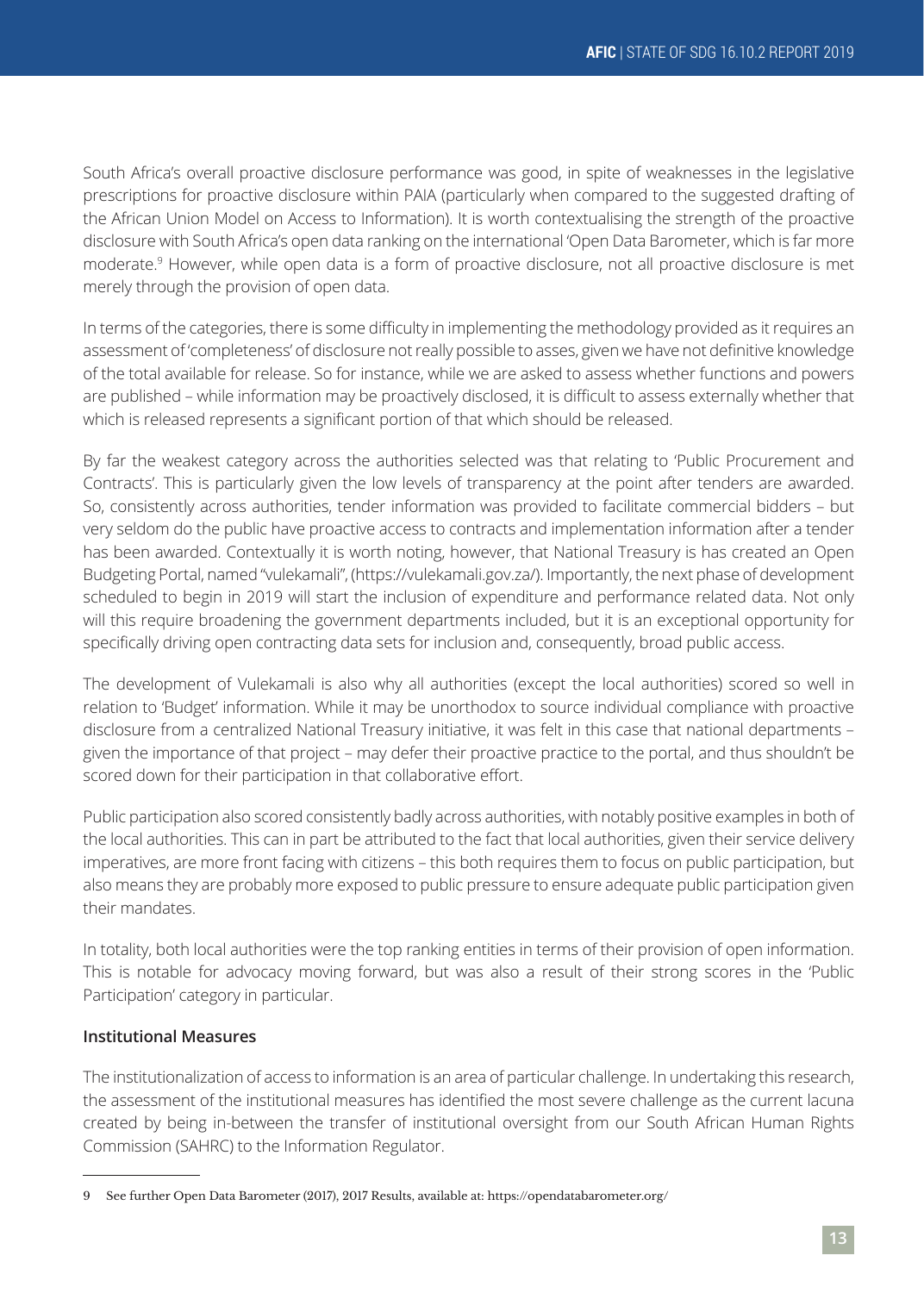In South Africa, the Department of Justice and Constitutional Development is the Ministry charged with oversight of our Promotion of Access to Information Act, 2000 (PAIA). It has gone some way to advancing public knowledge of the law, as well as the training of judicial officials, etc. In addition, the SAHRC currently has oversight and monitoring functions of the law - it can even receive complaints in relation to PAIA, if consistent with its processes for human rights complaints, but cannot be considered an independent RTI oversight mechanism as it is not empowered to make decisions on a PAIA appeal as an alternative to Magistrates' Court (see further below). However, the transfer of powers over time means the entity is currently under-resourced for its functions. This has real impacts - its training functions is severely currently challenged and as the SAHRC has itself stated:

"The Commission strives to fulfil its PAIA functions and despite its efforts there seems to be inadequate political will on the part of heads of various state entities to comply with this constitutionally mandated law. Budgetary constraints remain an impediment as the SAHRC can no longer travel to various institutions across the country to conduct PAIA law clinics and trainings for DIOs, unless the institutions requesting training fund the logistical costs. This has had a negative effect on the fulfilment of the SAHRC's promotional mandate. The SAHRC's lack of enforcement powers in respect of PAIA further continues to hinder the Commission's ability to enforce compliance by public bodies in respect of section 32 and section 14 reporting".<sup>10</sup>

In December 2017 the South African President appointed Adv. Pansy Tlakula as South Africa's Information Regulator, an office created under the Protection of Personal Information Act, 2013 to provide oversight to both that law and our access to information law - the Promotion of Access to Information Act, 2000. However, as of April 2019, the Information Regulator has still not had all its sections put into effect. As such, the South African Human Rights Commission still has 'oversight' of the PAIA, but does not have full enforcement powers - nor does it have human and institutional capacity, given it is preparing for the hand over its current functions to the Information Regulator (see above).

To establish the institutionalization of access to information at the level of individual authorities, the researcher used the contact numbers provided for in the PAIA manual itself to contact Deputy Information Officer's on the state of implementation. This in itself becomes a measure of implementation: assessing the accuracy and substantive input given in the generation of the manuals, and going some way to testing the user experience of first time requesters.

The spreadsheet results, however, can't be said to necessarily reflect on the formal compliance. In most cases, zero scores were received only because there were no responses to the calls made through the numbers provided (for some this was because the wrong number was provided, but for others it was simply a result of the Officer being busy). Currently, the results only show us the accessibility of the Information Officers – which is nevertheless an important indication of substantive implementation.

In terms of institutionalization through these formal mechanisms, experience has shown us that across agencies performance tends to be strong. This cannot necessarily be inferred from the results of this research given the inaccessibility problem noted above, though it is of course very important to note that whenever responses were received institutional compliance was always 100%. Formal compliance is, of course, not equitable to substantive compliance, which continues to be the South African challenge (better reflected perhaps in the processing results). The institutional compliance at authority level is also challenging to assess from an implementation perspective. While the methodology asks questions about whether guidelines and

<sup>10</sup> South African Human Rights Commission (2018) SAHRC PAIA Report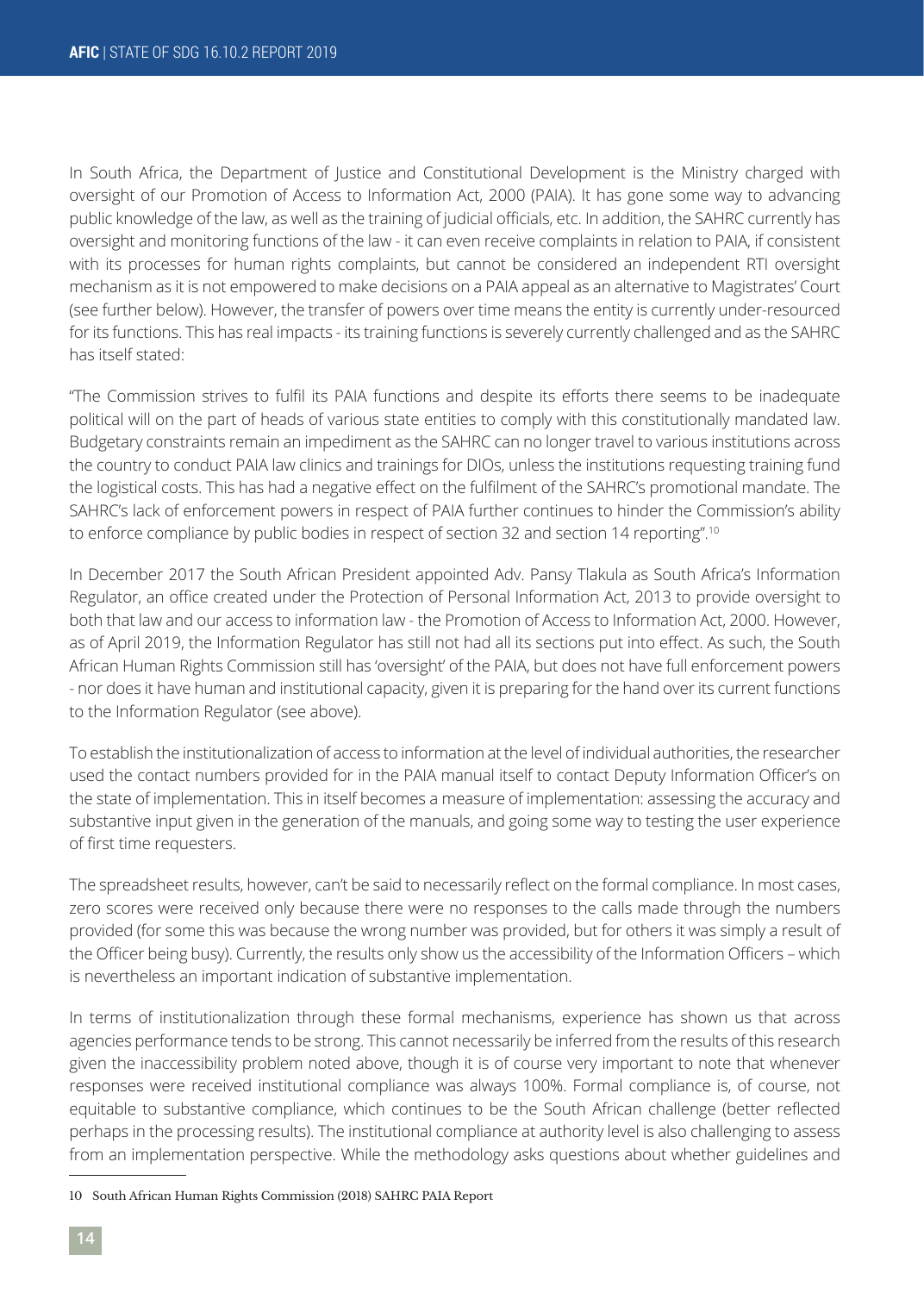plans are used in practice, asking Information Officers and Deputy Information Officers that question won't necessarily enable us to get an accurate response.

Turning to the contextual challenges of implementation, in 2012, the SAHRC reported that fewer than 15% of audited institutions had specifically budgeted for PAIA implementation and compliance requirements since 2008.<sup>11</sup> This result is noteworthy in two respects: firstly it goes to the real challenge of institutional implementation, which is an issue of capacity and resource provision, which makes actually implementing the formal requirements very difficult.

The second noteworthy thing about that result is that survey was done very long ago, and there are no more recent statistics on the topic given this shifting of the institutional mandate. Authorities are trying to implement PAIA in a context of restricted resources, but also significantly in one where they have little external institutional support given the Information Regulator is not yet fully operational in terms of its PAIA function.

# **Processing of Requests**

The process of requesting information in South Africa has commonly been viewed as challenging, not assisted by the fact the process is rather bureaucratic. The process results were moderate, but the differences between superficial and substantive compliance is noteworthy.

PAIA, in section 25, prescribes a thirty-day period in which an Information Officer must respond (and the law permits for a further thirty-day extension to that period if certain grounds exist). Problematically as well, there is no mechanism for urgent requests. In terms of the implementation of the methodology, this presented a particular challenge. The authorities were selected on 21 March, which meant requests could only be submitted after that point (all requests submitted were sent on the 25 March). This is problematic because there are two interpretation problems that have consistently cropped up in relation to PAIA, which further impede the reality of requesting:

- **1.** Most authorities count the days as being working days, not calendar days an interpretation consistent with our Interpretation of Statute Act, but not necessarily with the substantive intent of the law; and
- **2.** Because the law prescribes the payment of a request fee, most authorities only start counting the days from the point that fee is paid – while there are strong legal challenges to this perception, the reality remains that this is the practice.

The second issue was in fact very strongly realised in the implementation of the methodology: The City of Cape Town, SAPS, and the DOJCD indicating that interpretation in their communications.

In relation to the requesting process, a request was sent to each authority for either their current Procurement Plan (prescribed for in terms of Supply Chain Management rules), or the previous years if the most current was not available. There were two reasons for this: the first is that, although required for in law, as seen in the proactive disclosure segment it was clear that this was an area of particular weakness in information provision.

<sup>11</sup> South African Human Rights Commission (2012) 9. South African Human Rights Commission (2012) The Promotion of Access to Information Act (PAIA) and Records Management Consolidated Audit Report: 2008-2012, accessed 15 March 2015, available at http://www.sahrc.org.za/home/21/files/Consolidated%20PAIA%20Audit%20Report%202012.doc2.pdf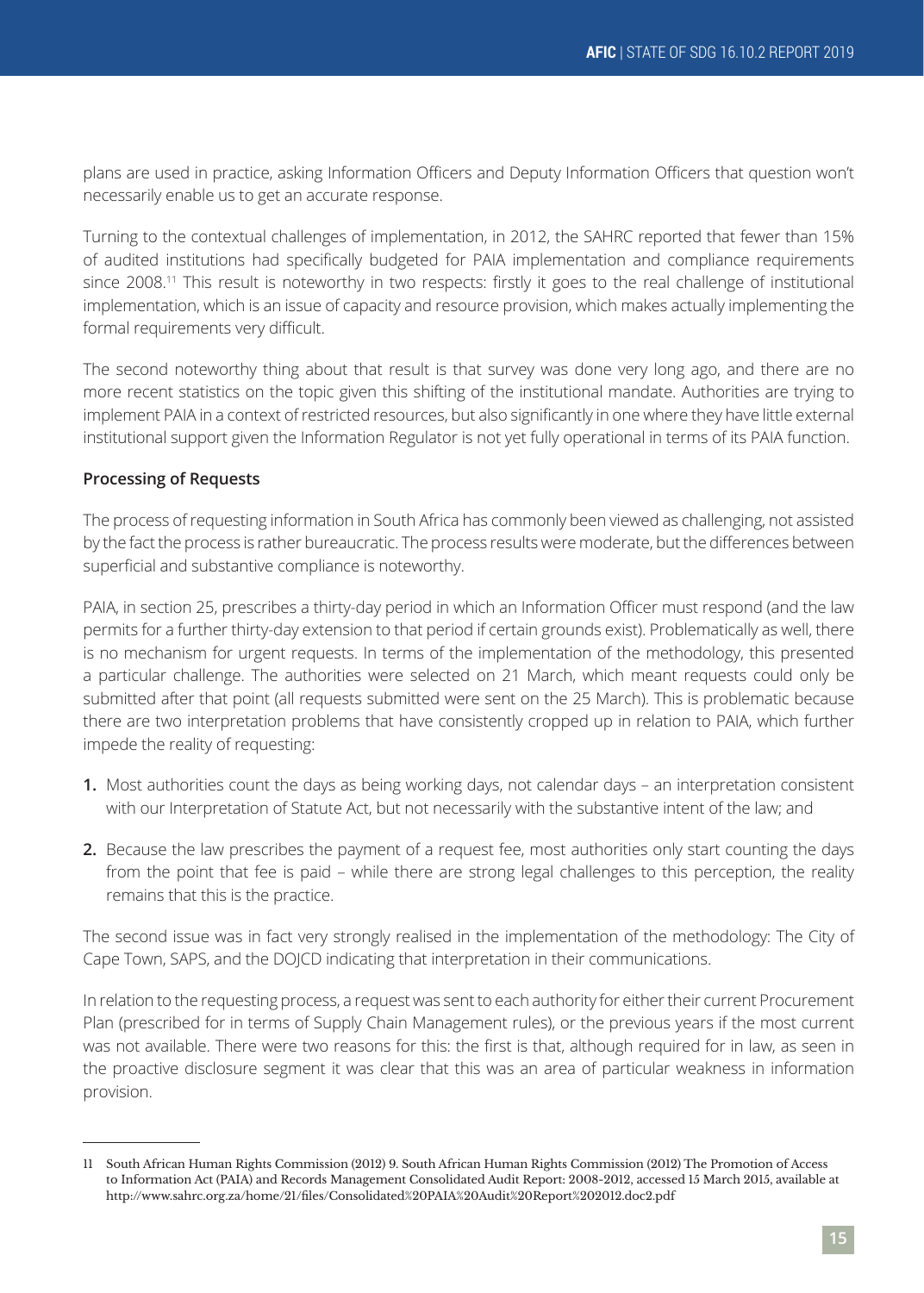The second was that, by phrasing the request that way, we had the benefit of requesting both something slightly more controversial (as the most recent Procurement Plans have not yet been formally submitted to National Treasury as they are due end April) and less controversial as they could instead merely provide the older version. Interestingly, all the authorities that released the records, released those records that reflected the most recent (and thus 'more controversial') version of the plans (DOJCD, DBE, DOH released the 2018/2019 plans and the City of Cape Town and SAPS have indicated that they will release the 2018/2019 version).

On responsiveness, only 50% of authorities acknowledged receipt. Interestingly, the DBE and the DOH failed to acknowledge receipt, yet provided the information requested.

In terms of fees, request fees were paid on request to both SAPS and the DOJCD. In addition, SAPS decided to charge the prescribed access fees as well. While the law permits the charging of these fees, the total charged was R7, 60 – a charge so nominal it is interesting that it was required at all. While this should not be taken to negatively reflect on SAPS, as they are complying strictly with the law, it is an important indication of how important the drafting of a law is to implementation. Importantly, the DBE and DOH released the records without requesting a request fee – demonstrating best practice above all other authorities in relation to charges. Problematically, the City of Cape Town sent a response stating a request fee is payable (and, as mentioned, that they would not process the request until it was paid), but did not provide the information necessary for the requester to pay the fee. This is a result of the automated messaging, as in non-automated communication the City of Cape Town did not require it. This is nevertheless support for the argument that holds that the days calculated for a response should start from the point at which the request is received, and not from when the fee is paid.

On timeliness, as explained above at the point of drafting this report all authorities were still within the allocated time frame for providing a response – but only if calculated on working days (the DTPS and DWAS are outside the time limits if calculated on working days).<sup>12</sup> This means that, though this report cannot definitively comment on timeliness in responding, you can get a comparative sense – in this regard then, the DOJCD and then DBE were the exemplar performers.

In conducting the research, a first draft of the research saw only 25% of the authorities releasing records. However, the following week – which was also the final week for the authorities to respond within the time prescripts of the law – saw that release rate shoot up to 50% with a further 25% requesting justifiable extensions. This means the request process scores differed drastically within a seven-day period. This points to two possibilities: one is that 30 days is essentially how long a request takes to process in South Africa. There is, however, another possibility: that authorities may be technically, but not substantively, implementing the law. This may be support for the inclusion of an emergency request process, as - if either explanation is correct – urgent requests will in practice not be able to be provided without a required procedure.

For a broader context in considering the processing of requests, some other research confirms the challenges in the livid experience of trying to request. In 2014 a student, Stephanie Van Der Mey, undertook a to explore the response rates to requests made to all local municipal offices.5 The object was to assess whether the language used in a request affected the response rates. This meant a 'neutral request' was sent to half of the sample, and an 'aggressive' request (so defined because of the use of highly assertive and legally based language) to the other half. The results were telling: across both request types, the number of deemed

<sup>12</sup> The date of this draft report was 15 April 2019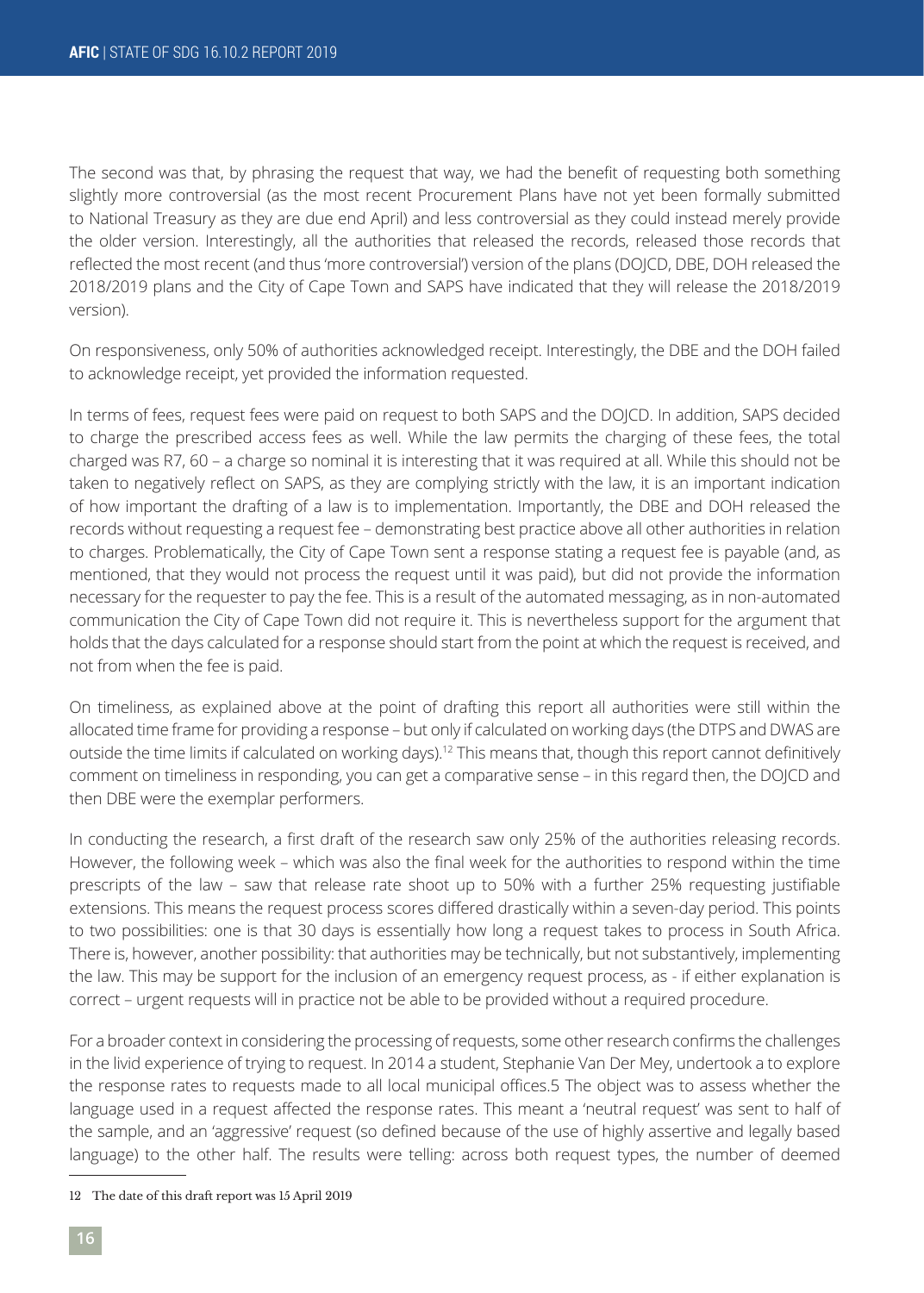refusals, or ignored requests, was a staggering 86%.6. Even more worryingly, legalistic requests demonstrated a faster response time. The study then is an indictment of how ordinary citizens would experience the PAIA system in South Africa.<sup>13</sup>

# **Recommendations**

- **1.** The Information Regulator should become fully operational in the immediate term.
- **2.** Departments should ensure sufficient funding for PAIA implementation as an additional form of institutional support.
- **3.** Civil society advocacy should focus on ensuring citizens are capacitated to navigate the bureaucratic process of requesting, but also empowered to access recourse given the challenges to the requesting process.
- **4.** Authorities should ensure that formal compliance with PAIA extends to substantive compliance for instance, ensuring the accuracy of PAIA manuals, and developing access procedures consistent with the lived experience of PAIA requesting.
- **5.** The provision of better procurement related data should be prioritised across agencies.

# **TUNISIA**

### **Background**

The right to access public information is enshrined in Article 32 of the 2014 Constitution of the Tunisia Republic, which states: "The state guarantees the right to information and the right of access to information and communication networks." In accordance with the Constitution, the Right to Access Information Law No. 22/2016 was enacted in March 2016. The law conforms with international standards, most notably for exceptions now subject to the injury and general interest tests. It also complies perfectly with the African Union Model Law.

### **The Right to Access Information Law**

The ATI law provides practical mechanisms to ensure the implementation of the access to information, including recourse to justice and the set-up of the National Authority on Access to Information (INAI). Its scope is no longer limited, protecting the right of access to information for all of Tunisia's citizens. The law requires that all governmental bodies, public institutions and any other institution receiving State funds make public upon request a wide range of information, including their organizational charts, legal texts, their agreements with States, their policies and programmes that concern the public, their procurement processes, statistics, as well as "any information relating to public finances, including detailed data related to the budget at the central, regional and local levels". By law, a State agent who deliberately blocks access to information is liable to a fine of 500 to 5 000 dinars (from 170 to 1 700 dollars) and disciplinary sanctions. However, it is unclear what the exact legal proceedings are in this regard.

<sup>13</sup> Van Der Mey, S & Eyal, K (2014) The Impact of Emotional 'Affect' on Municipal Budget Transparency in South Africa: A randomized control trial using PAIA requests, accessed 15 March 2015, available at https://open.uct.ac.za/bitstream/item/10148/ Stephanie%20van%20der%20Mey%20Transparency%20in%20Municipal%20Budgets%20PAIA%20Final%20Version.pdf?sequence=1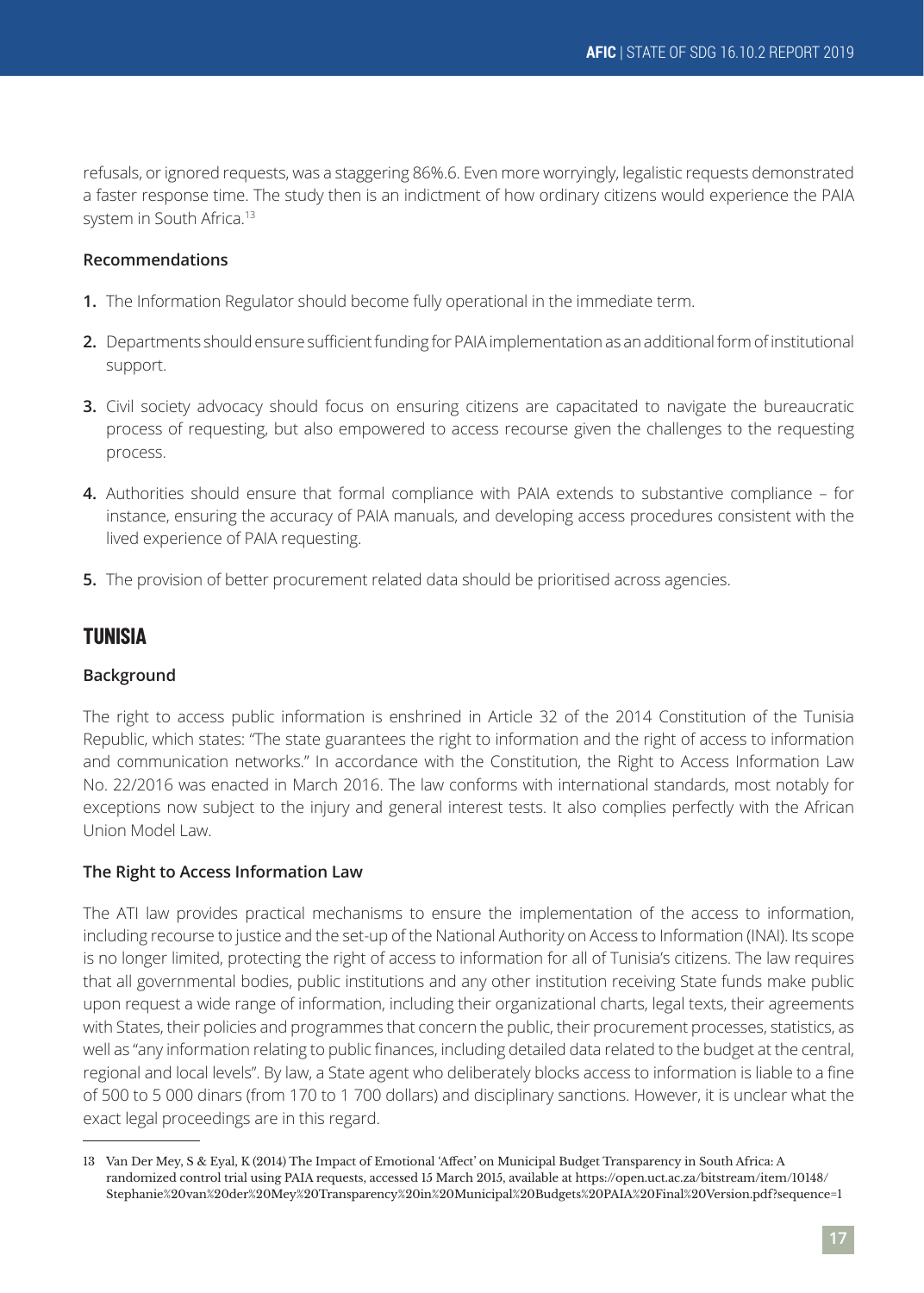It further identifies certain types of information that institutions are not obliged to provide, including information on security or national defense, international relations, intellectual property, personal and private data. However, the law explicitly emphasizes that these exceptions "do not apply to information that is necessary for disclosure in order to disclose serious violations of human rights or war crimes or investigations which are related or the pursuit of their authors." Any case in which an institution would invoke such an exception is subject to the public interest test for each application. The public body may refuse to grant information only when this could potentially jeopardize national security, defense, international relations, or the rights of a third party with regards to its privacy, intellectual property and personal data. These exceptions are not considered to be absolute. They are subject to the injury test as well as the public interest test for each application. The proportionality between the denial and the granting of the information request will be considered. Lastly, the right of access to information does not include data on the identity of persons who have submitted information to denounce abuses or cases of corruption.

Each institution need to publish the granted information online and update it at least once every three (3) months following any changes, stating the date of the last update. Additionally, the website must contain the legal and regulatory framework governing access to information, the forms to table information requests, the procedures of appeal, the service responsible for receiving information requests, and reports relating to the implementation of the ATI law.

Any natural or legal person may submit a written request to access information. In case of refusal, the requesting party will be informed via a letter listing the reasons. The exception automatically ends when these reasons are no longer valid. The law considers that a failure to respond to a request within 20 days is tantamount to refusal and constitutes an appeal to INAI.

The ATI law does not charge for the filing of an information request or to appeal a refusal to INAI. A standard application form is available, but its use is not mandatory. Only basic information such as name, address, and details of the application and its addressee are required for submitting an information request. It can be submitted by email, mail, fax or in person to the institution where the information is requested.

### **The National Authority on Access to Information (INAI)**

INAI was created with the task of protecting the right of access to information and oversee the implementation of the ATI law. It is an independent public body with financial autonomy. Its board is composed of a council, elected by the People's Congress. In compliance with the ATI law, the INAI is tasked with investigating complaints against public institutions in relation to access to information. It may, if necessary, carry out the required investigations on the spot, perform all review procedures, and interview relevant persons. INAI decisions may be appealed to in administrative tribunals. Since its inception to mid-March 2019, INAI has received 750 cases.

With its law on the right of access to information, Tunisia is at the forefront of the Arab world in promoting transparency in public institutions. State agencies are obliged to provide a wider range of information, simultaneously limiting what information can be kept confidential.

#### **Application**

The following entities were assessed:

**1.** Ministry of Gender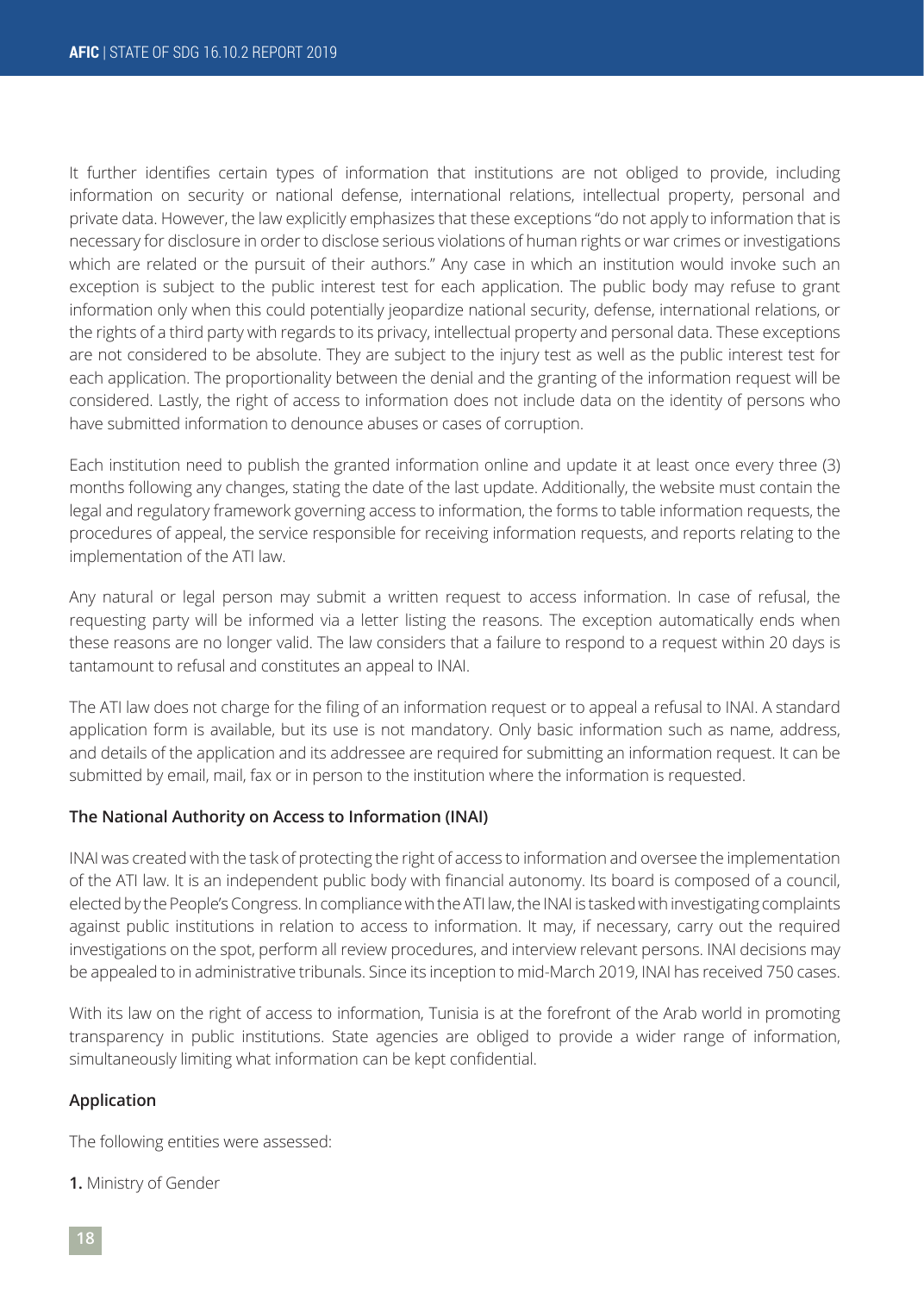- **2.** Ministry of Justice
- **3.** Ministry of Health
- **4.** Procurement Regulatory Authority
- **5.** Ministry of Finance
- **6.** Parliament
- **7.** Ministry of Interior

# **Overall Analysis**

Despite strong provisions in the ATI law, there is a clear quantitative and qualitative lack of information proactively published. Institutions are slow to respond to citizens' requests. Public authorities are gradually adapting, but there is still resistance.

Although the law lays out procedures for obtaining public information, the reality in obtaining it is quite more complicated. Public access to information stumbles on administrative burdens and bureaucratic inertia. As stipulated by the ATI Act, officials in charge are appointed and the mechanisms for receiving applications are well established. Nevertheless, it is difficult to get an answer to the request (one time out of seven): public servants do not respond to emails or telephone calls, and websites' contents are not regularly updated. The problem sometimes arose from the fact that within a government agency, the officer responsible for answering requests fails himself to obtain information from the colleagues who hold it.

# **Analysis by Result Area**

# *Proactive Disclosure*

A majority of the seven assessed public entities use their website to fully or partially publish descriptions of their main activities and services. This includes the functions and responsibilities of the authorities, the organisational structure, and the names and contacts of key officials. Laws governing the authority's operations also appear on their specific websites. However, updates are not being done systematically.

Many public institutions fail to provide information on budget allocations, including detailed data of the budget at central, regional, and local levels; on public debt and national accounts; on the distribution of public expenditure and the main indicators of public finances as well as public contract information; on oversight entities; on the conventions which the state intends to accede to or ratify; and on census data. Information about mechanisms and procedures to consult and request information are also partially published or totally absent.

Lastly, the Tunisian government is also late with its reporting obligations.

# *Institutional Measures*

Access to information implementation by the Tunisian authorities has been inconsistent: institutional measures are present but are not fully functional. With exception of the Procurement Regulatory Authority,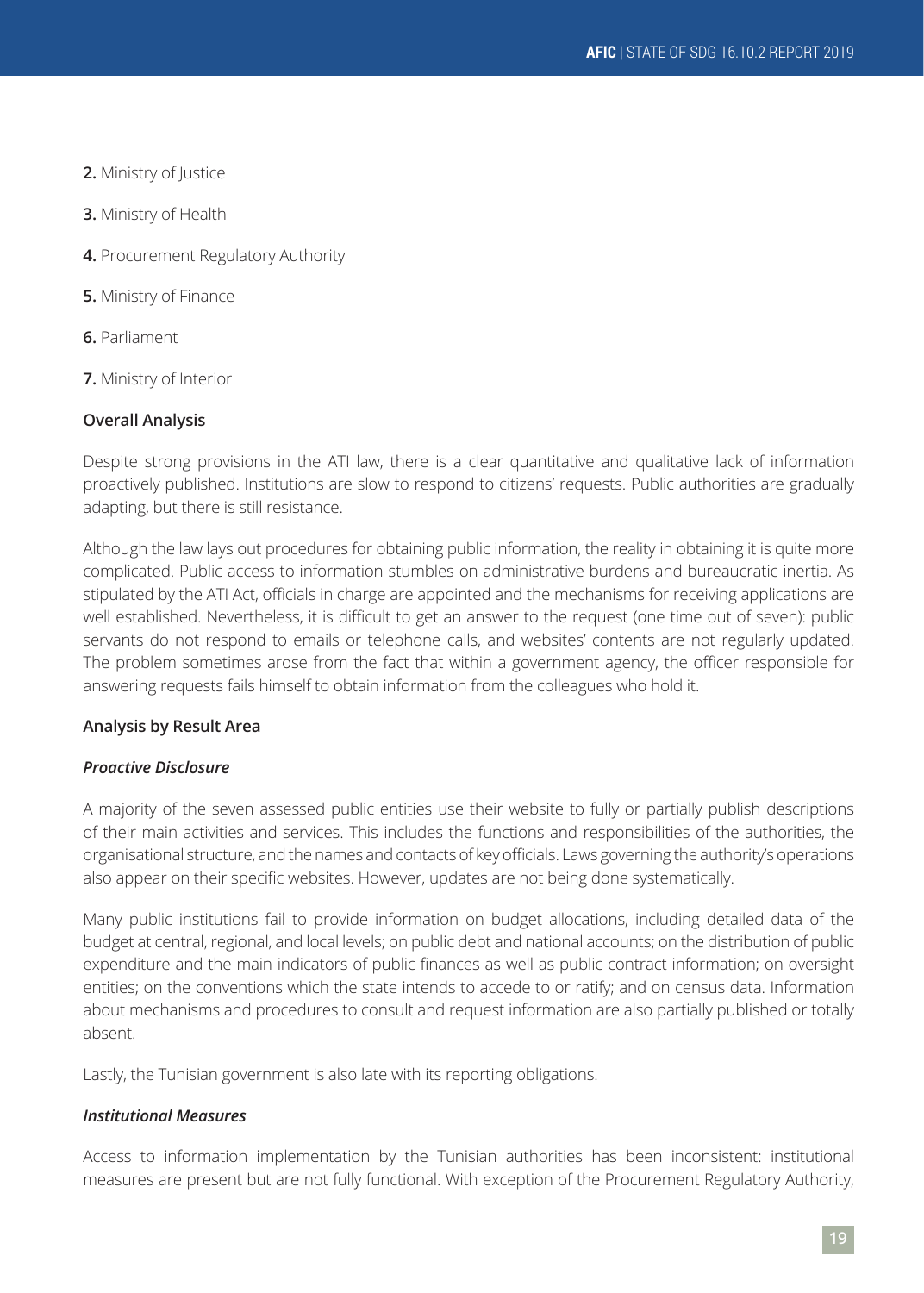which refers to the general system put in place by the Ministry of Finance, all the prospected authorities appointed a Public Information Officer who is responsible for ATI implementation. He/she is appointed by the head and deputy of the internal entity subject to the provisions of the ATI law. In particular, he/she shall receive information requests, process and respond to them as well as ensure coordination.

His/her duties also include the preparation of an action plan and an annual activity report. The report should contain suggestions and recommendations necessary to reinforce access to information. Furthermore, it should include statistical data on the number of submitted requests, as well as replies, refusals, appeals, amongst others, complemented further by the measures taken in relation to ATI at the initiative of the authority concerned, document management and training sessions. The Public Information Officer needs to ensure follow up on the implementation of the action plan and update it accordingly. However, we found that apart from the Ministry of Interior, no such reports have been published to date.

A single form to request information is available on the authorities' specific websites, and in some cases it still refers to the 2011 ATI law, now cancelled and replaced by the 2016 ATI law. This indicates a lack of interest in implementing ATI consistently.

ATI training sessions also do not seem to be a priority. The public authority did not provide ATI trainings to its information officers, but nevertheless allowed them, when there was an opportunity to take part in training sessions organised by other institutions.

#### *Processing of Requests*

In principle, the process of submitting information requests is very simple. Information requests can be submitted by natural or legal persons, either by hand, registered letter, fax, or email in accordance with a preestablished model or on free paper. The request needs to include the applicant's name and address and the necessary details concerning the information requested, without any justification.

Though the prescribed process may be simple, the reality is more complicated with administrative burdens and bureaucratic inertia. Emails or telephone calls remain without reply and websites are not regularly updated. It sometimes arose within a government agency that the Public Information Officer responsible for answering requests was not able to obtain the requested information from colleagues.

As a result, many information requests are submitted in person at the institution itself. Others go through INAI mediation to retrieve it. Advocates of the access to information have expressed concerns about the shortcomings in the implementation of the ATI law. One of these concerns is that the executive bodies do not always respond to requests, even after they have been ordered by INAI and administrative tribunals.

#### **Recommendations**

- **4.** A focus must be placed on enhancing the capacities of both institutions and society to identify, publish, and disseminate useful information. Training and capacity building of public agencies is needed to better implement the ATI law. INAI should receive increased funding and strengthen its human resource capacity for timely consideration and disposal of cases.
- **5.** A culture of transparency needs to be developed and implemented through advocacy and awareness campaigns. Public officials and citizens must recognize that information belongs to the public. Civil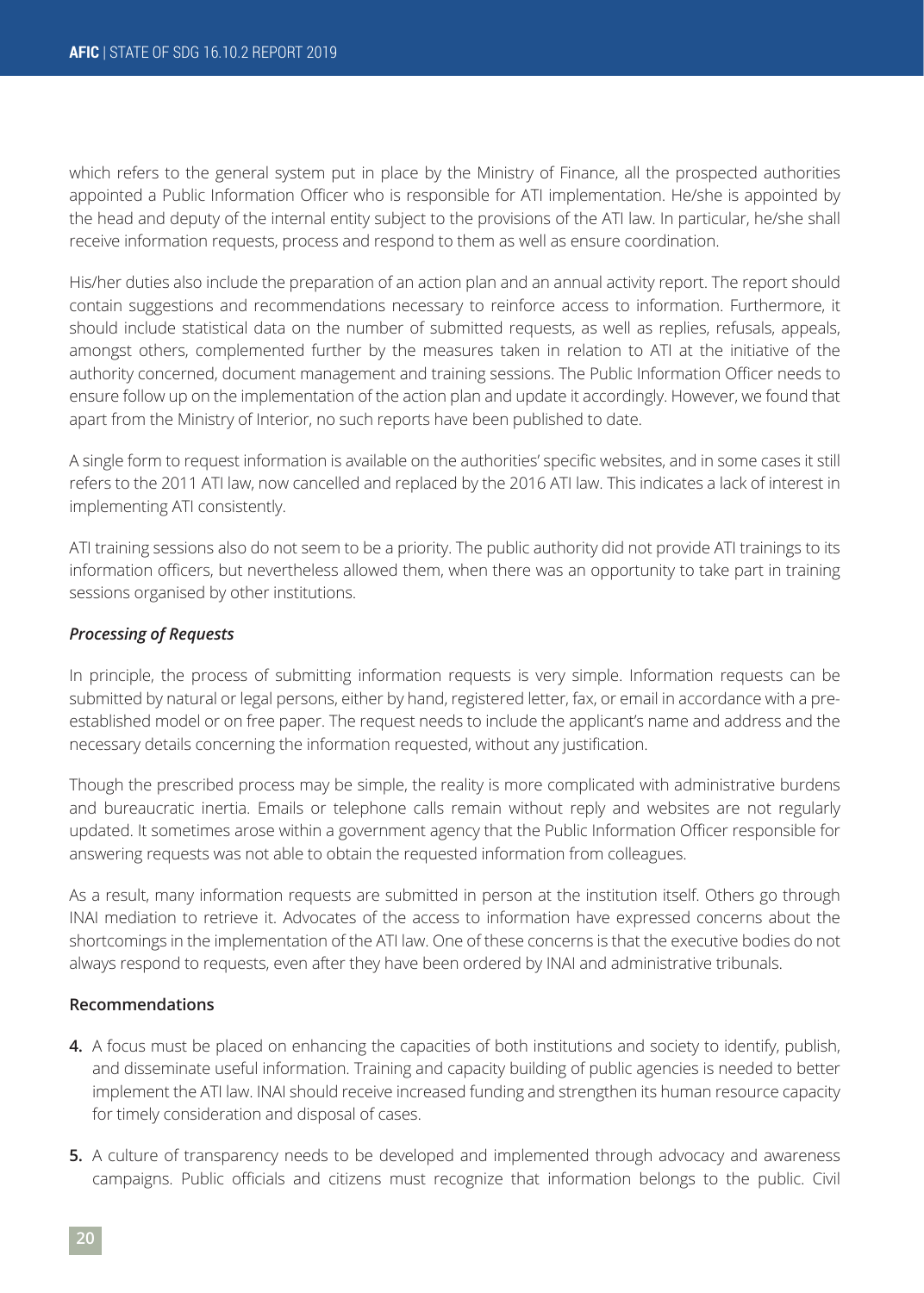society activists, journalists, and all citizens should play an effective role in the use of the ATI, through debates amongst all stakeholders (journalists, media organizations, trade unions, and the government). Partnerships between INAI and universities to organize awareness campaigns on ATI.

**6.** The development of progressive national indicators and targets about public access to information are needed in order to achieve the 2030 Agenda.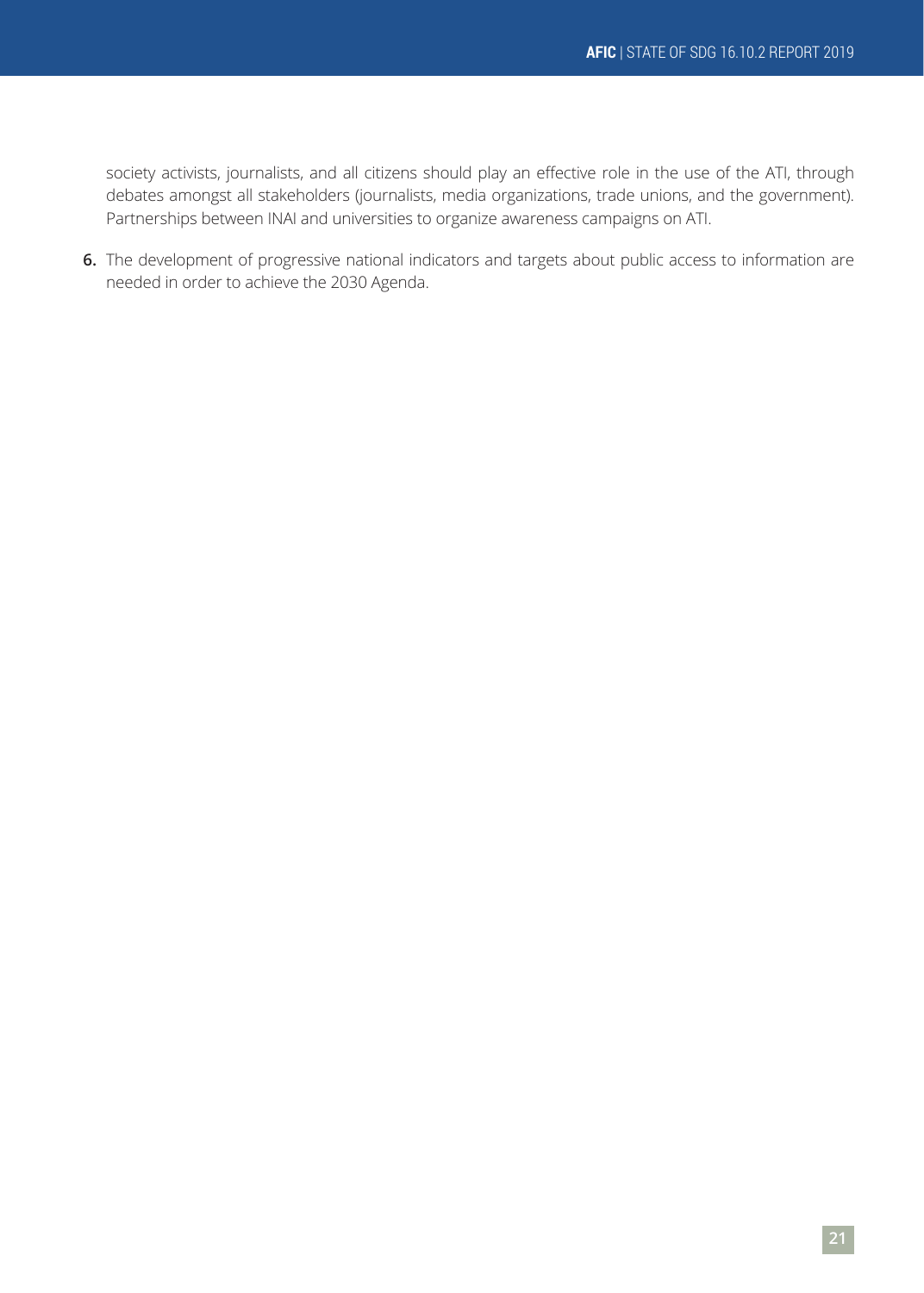# **CONCLUSIONS**

The three dimensions assessed by the FOIAnet methodology - proactive disclosure, institutional measures, and processing of requests demonstrated that while there is access to information laws in the three countries, the implementation of proactive disclosure of information is still weak and needs to be emphasized in the provisions of the laws. Capacities of Institutions is weak in terms of staffing, resources among others to actively engage in the promotion of access to information. There is also need to strengthen mechanisms for receiving and responding to public requests,